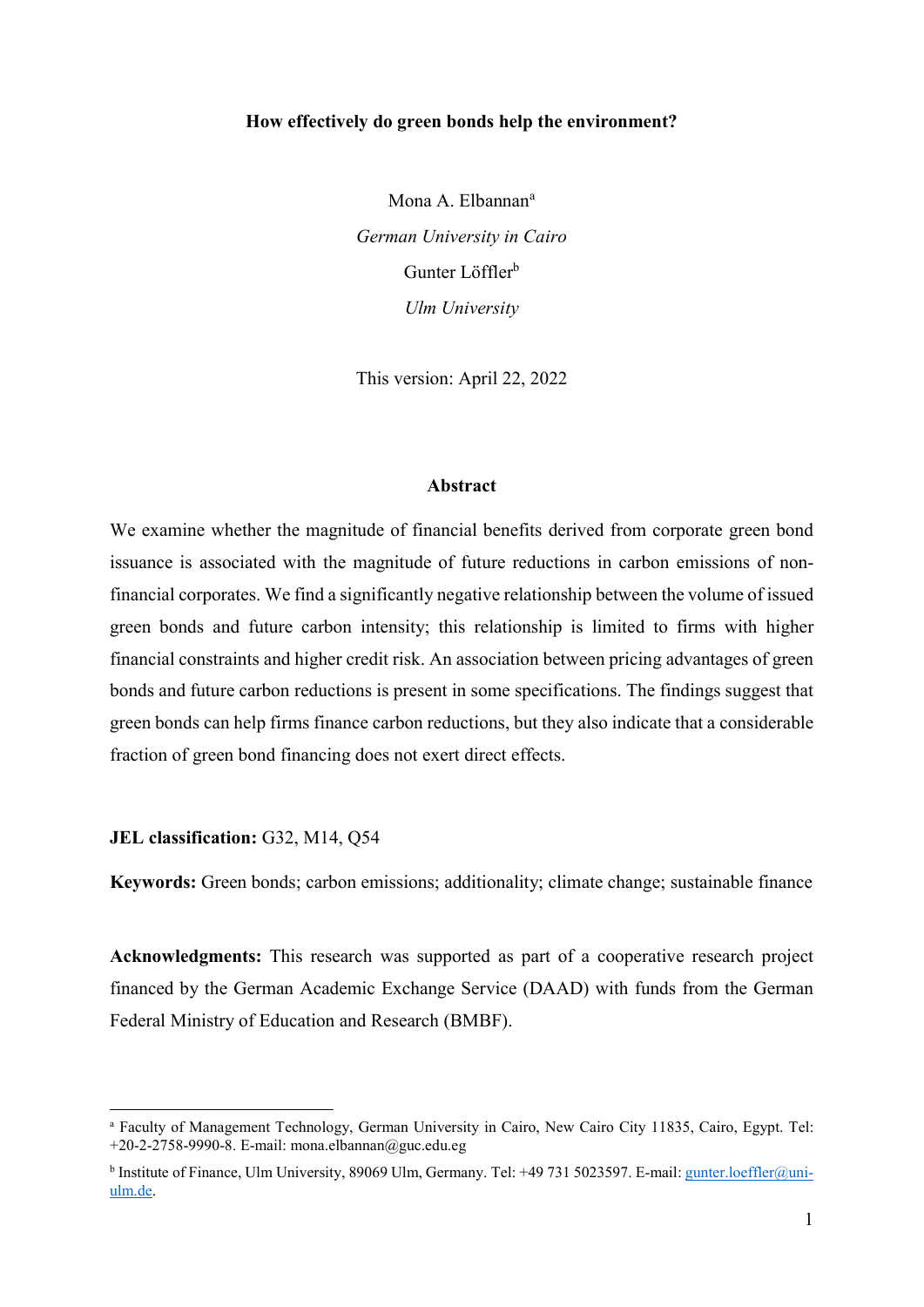## 1. Introduction

 $\overline{a}$ 

The decarbonization needed to limit climate change requires considerable investments. An estimate of the energy transition investments needed to reach the 1.5 degree climate goal is USD 131 trillion by 2050 (IRENA, 2021), corresponding to an annual average of more than USD 4 trillion. Green bonds, a financial innovation of recent years, could help provide significant capital for these investments. Green bonds are issued to finance projects whose proceeds are used to support the environment and reduce global warming. Issuance was more than USD 500 billion in 2021 and is projected to surpass USD 1 trillion in  $2023$ .<sup>1</sup>

A comparison of aggregate financing volumes with investment needs, however, is insufficient to determine whether financial markets provide an effective contribution to climate change mitigation. Investment projects are likely to differ in their carbon-reduction efficiency. Also, issuers may differ in their ability to raise funds for climate-related projects. As a consequence, a dollar provided through green bonds can yield a very different environmental return depending on the issuer to which it is provided. Aggregate carbon reduction can be accelerated, and its cost can be reduced, if financial markets allocate more or cheaper funding to projects with large environmental benefits and that otherwise would not be realized. Money and valuable time will be lost if financial markets allocate funds in an indiscriminate manner. Viewed from the perspective of investors, the question is whether green bonds really provide the measurable impact investors are looking for and that has been promised to them.<sup>2</sup>

In the present paper, we examine whether financial markets allocate green funds in an effective or indiscriminate manner. We do so by studying whether the magnitude of financial benefits derived from corporate green bond issuance is associated with the magnitude of future reductions in corporate carbon emissions. We consider two measures of financial benefits: (i) issuer-level green bond volume; and (ii) pricing advantages from issuing bonds with a greenium, i.e., at rates lower than the rates of non-green bonds.

For a comprehensive, international sample of non-financial corporates, we find that higher green bond issue volumes predict future carbon reductions. Though the findings are consistent

<sup>&</sup>lt;sup>1</sup> Based on information from the Climate Bonds Initiative. See https://www.climatebonds.net/2022/01/500bngreen-issuance-2021-social-and-sustainable-acceleration-annual-green-1tn-sight-market

<sup>&</sup>lt;sup>2</sup> As for asset managers' promises, see, for example, the following reason listed by iShares for investing in its Global Green Bond ETF: "Pursue a measurable environmental impact from your investment." (https://www.ishares.com/us/literature/fact-sheet/bgrn-ishares-global-green-bond-etf-fund-fact-sheet-en-us.pdf) As for investor preferences, see, for example, the following World Bank assessment: "We see that more investors also want to put their money to have a positive and measurable impact on society" (https://www.worldbank.org/en/news/immersive-story/2019/03/18/10-years-of-green-bonds-creating-theblueprint-for-sustainability-across-capital-markets).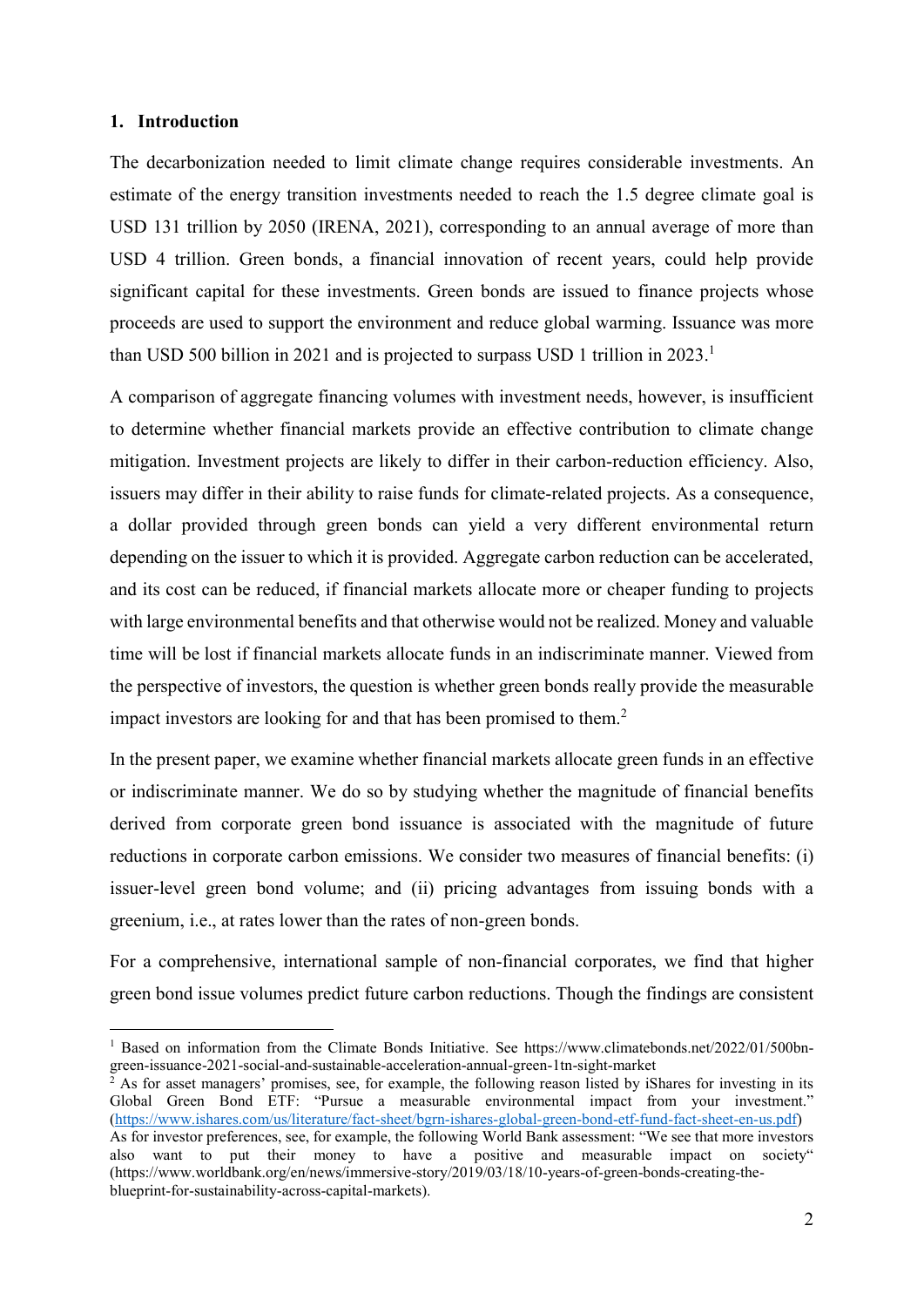with impact or additionality, i.e., with green bonds directly affecting a firm's ability to reduce carbon emissions, we hasten to add that our regression results cannot establish the existence of such direct effects. However, two additional observations are consistent with direct effects being in play. First, for many firms, green bond issue volumes relative to carbon emissions are so large that using the proceeds for carbon mitigation would impact a firm's carbon emissions significantly. Second, the association between issue volumes and carbon reductions is visible only among firms that are financially constrained or that have an above-average credit risk. For this subset of firms, the alternative targeted financing option that green bonds offer is likely to be more valuable when compared with other firms.

Another financial benefit from green bond issuance that we study is pricing advantages, which we measure as the cumulated dollar advantages from issuing green bonds at a yield different from the yield of a matched non-green bond of the same issuer. We find some evidence of a relationship between pricing advantages and carbon reductions, but the evidence is weaker than for issue volumes in that regression results are not stable across variations. Furthermore, we observe that the pricing advantage's size is very small relative to carbon emissions, even in the top quartile of pricing advantages.

The extant literature has focused on the question of whether environmental performance changes after a firm has issued green bonds. Flammer (2020, 2021) and Fatica and Panzica (2021) find that carbon emissions decline after green bond issuance. The authors favor a signaling interpretation. Issuance of green bonds is associated with higher administrative and compliance costs; because of these costs, issuers can credibly signal their commitment toward the environment. On a related note, one can argue that green bond issue activity helps strengthen internal commitment to climate action, which is a frequently mentioned benefit of green bond issue activity (Sangiorgi and Schopohl, 2021). In such interpretations, green bonds are beneficial because they provide a signaling or commitment device, not because they allocate funds to green projects.

In our study, we also find that the decision to issue green bonds precedes carbon reductions, but that this association's magnitude declines once we control for the financial benefits from green bond issuance. We find that having an above-average issue volume is a stronger predictor of carbon reductions than being a green bond issuer.

Therefore, our study indicates that the green bond market has the potential to help the environment by allocating funds to firms that can use them to lower carbon emissions. However, it also suggests that market participants should not rely on it. For firms with a low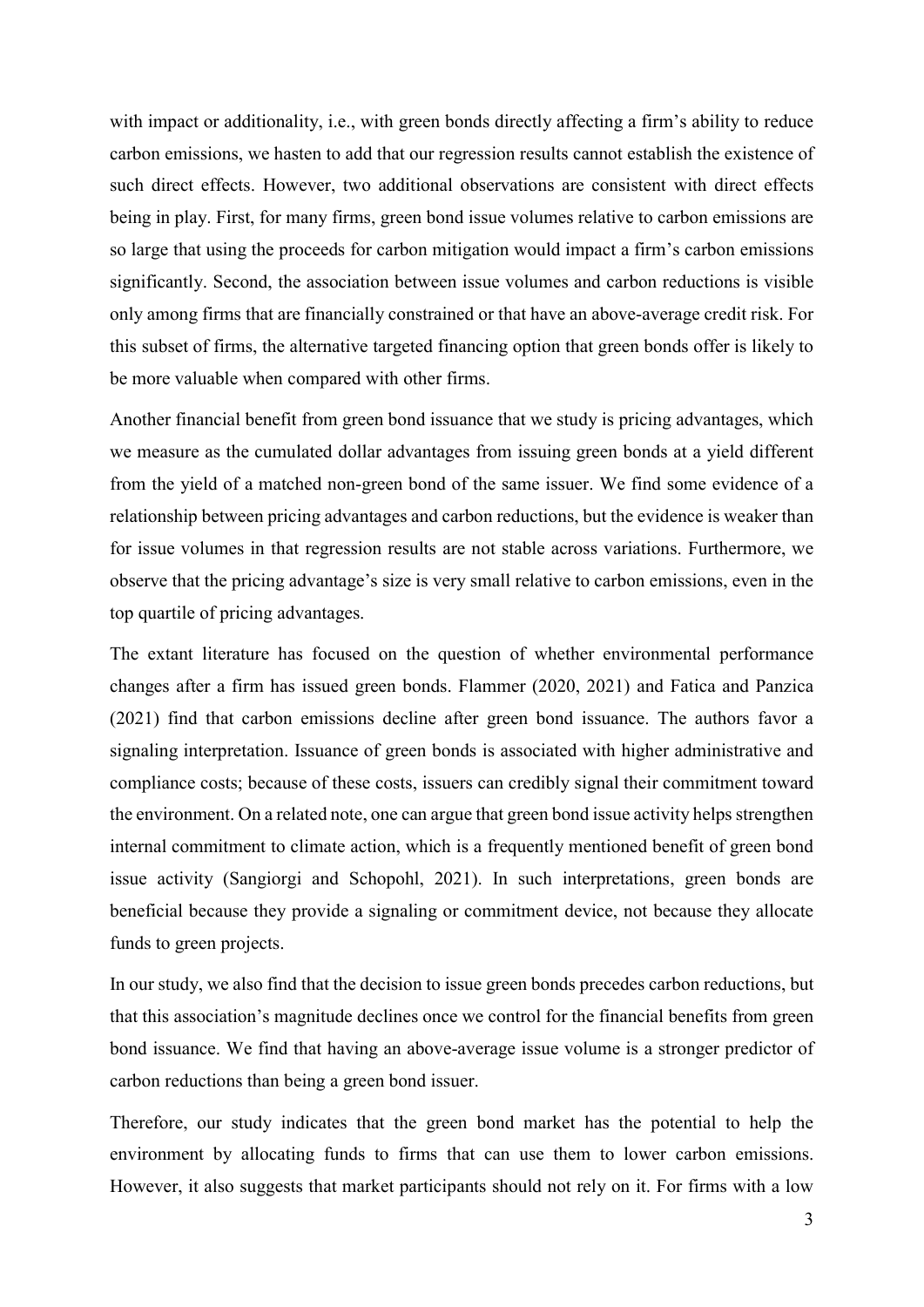credit risk and low financial constraints, we fail to find a significant relationship between green bond issue volumes and carbon reductions. Thus, there is no reliable evidence that the provision of incremental green financing to such firms makes a difference.

Empirical studies on corporate green bonds that are related most closely to our work have already been cited. For a comprehensive sample of green bonds, Zerbib (2019) documents a small average greenium of 2 basis points. Karpf and Mandel (2018) and Larcker and Watts (2020) study the greenium in municipal bonds. Hachenberg and Schiereck (2018) and Kapraun et al. (2021) provide additional evidence concerning the greenium and its cross-sectional determinants. Bongaerts and Schoenmaker (2020) propose changes in the design of green financing. Daubanes, Mitali and Rochet (2021) present a theoretical analysis of green bond signaling and manager incentives.

The remainder of this study proceeds as follows. Section 2 describes the data sources and methodology. Section 3 presents the empirical results. Section 4 concludes the paper.

### 2. Data and methodology

 $\overline{a}$ 

## Data sources and construction

We collect information on green bond issues from the following three sources: the Environmental Finance Bond Database (EFBD); Climate Bond Initiative (CBI); and Refinitiv Green Bond Guide. We merge the data by starting with bond issues contained in the EFBD. Then we add bond issues from the CBI that are not included in the EFBD, before we add issues from Refinitiv that are not included in the other two databases. We limit the sample to nonfinancial corporates.<sup>3</sup> The information in the green bond lists is complemented by additional bond-specific information, such as issue yields, which we obtain from Refinitiv (Datastream and Eikon). We downloaded the green bond information in 2021, meaning that the last year for which we have complete information on green bond issuance is 2020.

Financial and environmental data of bond issuers are obtained from Datastream. There is no information on private firms in Datastream, but considering that some of the variables we use for our analysis require market values of equity, the effective sample size would not increase if we collected data on private firms from other sources. We match the bond issuers stated in the

<sup>&</sup>lt;sup>3</sup> To select non-financial corporates, we choose the issuer type "Corporate" in the EFBD, the issuer type "Nonfinancial corporate" in the CBI database, and the issuer type "Corporates" ex-issuers from the TRBC sector "Financials" in the Refinitiv database. Furthermore, we exclude firms with SIC codes starting with 6.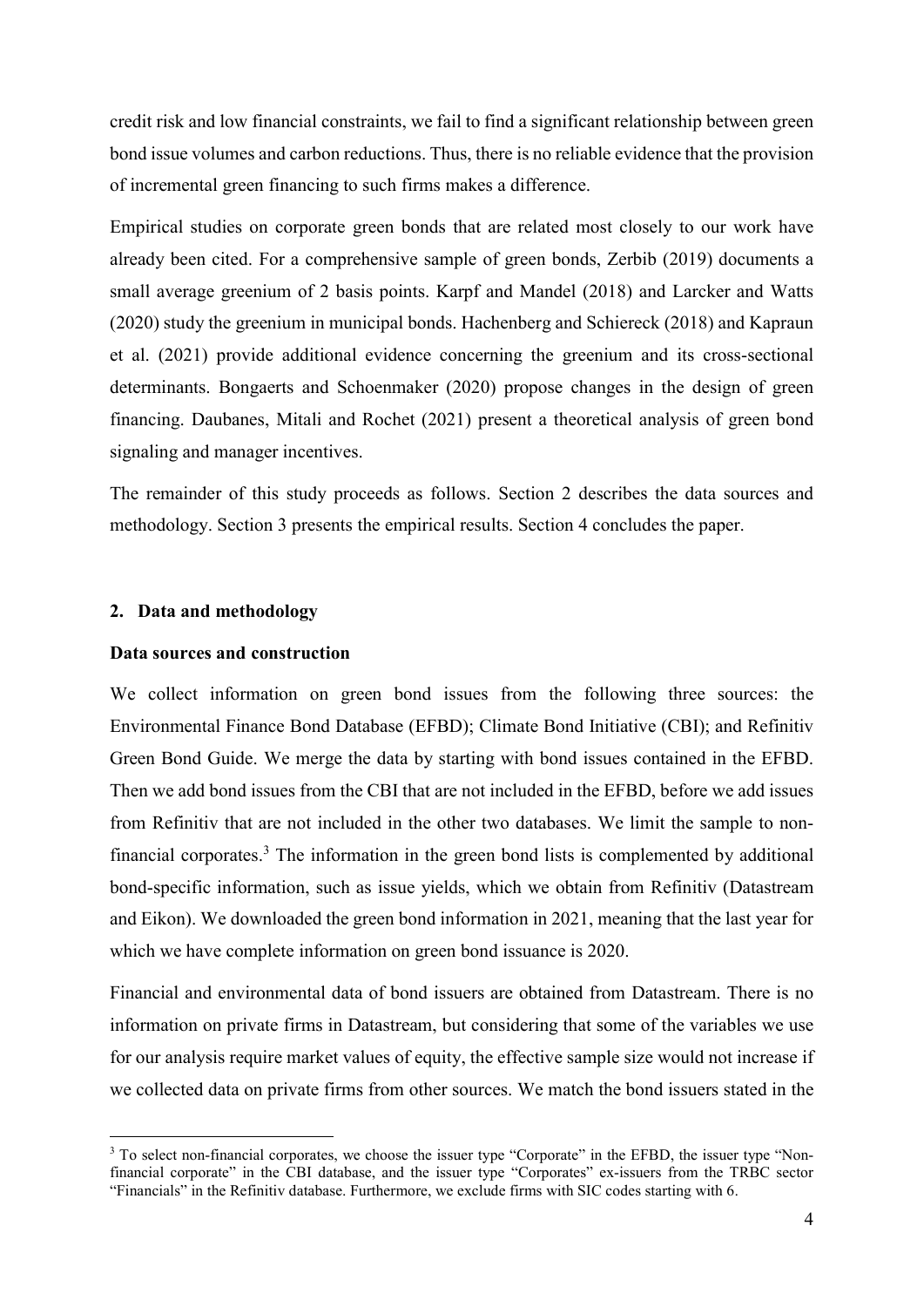green bond databases to the Datastream issuer codes based on issuer names and the parent company information available in Eikon. If a bond issuer does not have listed equity, we match the bond to the parent company that Eikon states for the bond issuer, provided that it is listed.

Control firms that have not issued green bonds are chosen from the universe of firms in the ASSET4 database of Refinitiv. Since these control firms are used for regressions that require information on variables from the ASSET4 database, the ASSET4 universe provides a complete set of possible candidates for matching and control.

Our key variable of interest, CO2 emissions per firm, is measured on a fiscal year basis. We therefore construct a yearly panel based on fiscal years. Green bond issues also are allocated to fiscal years. For example, if a firm with a fiscal year end in September issued a green bond in November 2019, the green bond will be allocated to the fiscal year 2020.

For the definition of time fixed effects, observations with fiscal year ends from January to May are allocated to the previous year's group. Note that for the sake of brevity, we henceforth will refer to *years* instead of *fiscal years* when we refer to a time period in the panel data set.

### Variable definitions

 $\overline{a}$ 

Our core measure of environmental performance is CarbonIntensity, which we define as estimated Scope 1 and Scope 2 greenhouse gas emissions, measured as metric tons of CO2 equivalents, divided by revenue (in USD millions). For the sake of brevity, we henceforth will simply refer to *carbon* or *CO2* emissions instead of *CO2-equivalent emissions*.

Scaling carbon emissions by revenue is common in the financial industry<sup>4</sup> and in academic studies.<sup>5</sup> It appears adequate because both variables are related to a firm's production level. As part of our sensitivity analysis, we will consider scaling CO2 emissions by total assets. Furthermore, we will consider environmental ratings as an alternative measure of environmental performance.

<sup>4</sup> For example, scaling by revenue is used by the index providers FTSE (https://research.ftserussell.com/products/downloads/ftse-global-climate-index-series.pdf), MSCI (https://www.msci.com/index-carbon-footprint-metrics), and Standard & Poor's (https://www.spglobal.com/spdji/en/documents/additional-material/spdji-esg-carbon-metrics.pdf).

<sup>5</sup> See, for example, Bolton and Kacperczyk (2021), Pedersen, Fitzgibbons and Pomorski (2021), and Shive and Forster (2020).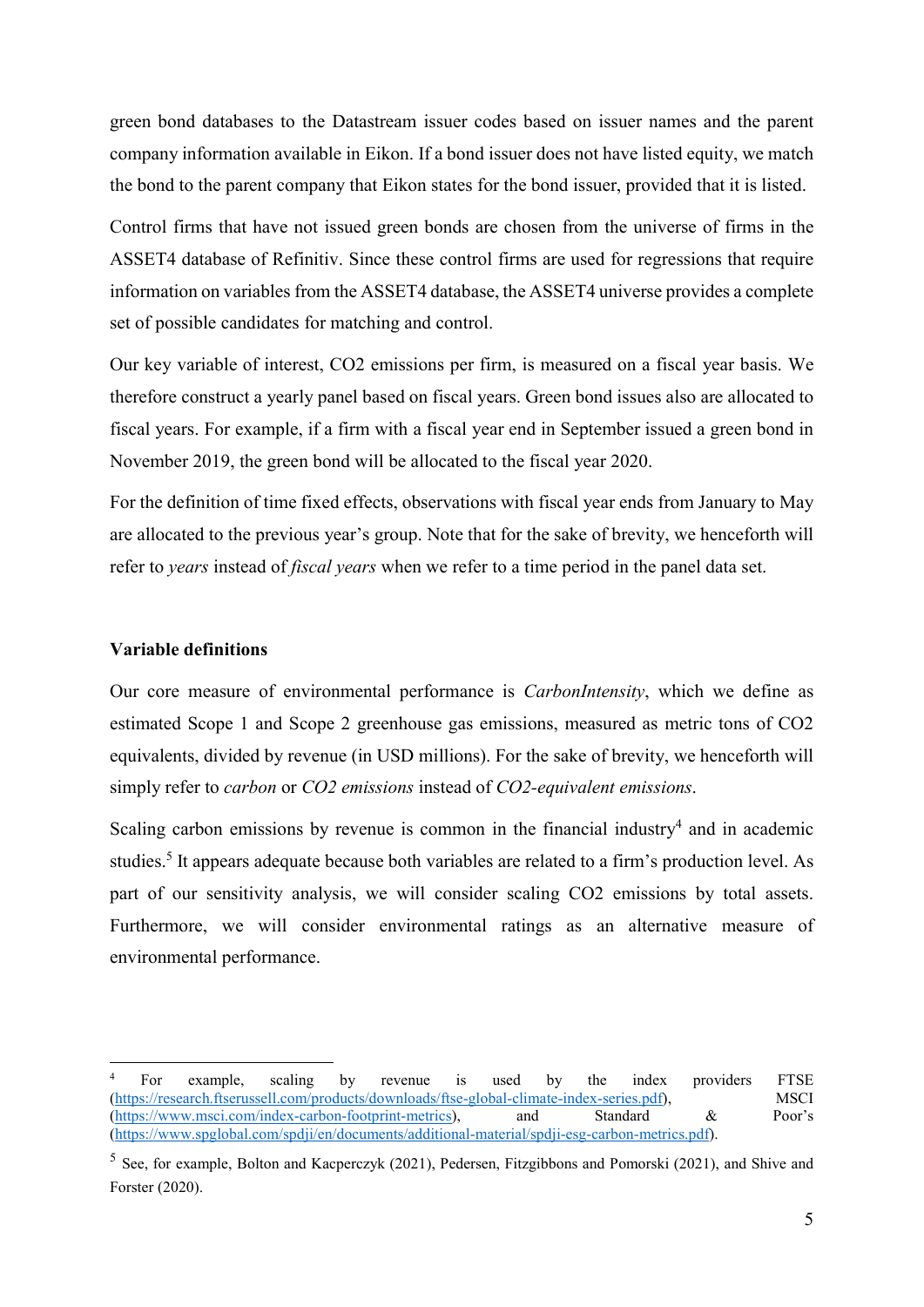To determine matching firms with no green bond issuance, we follow Flammer (2021) and use the following variables for the selection of nearest neighbors: Leverage (total debt divided by the book value of assets);  $ROA$  (return on assets);  $Size$  (the natural logarithm of the book value of total assets in USD);  $TobinQ$  (market value of total assets divided by the book value of total assets); and the three components of the Refinitiv ESG rating: the environmental score, the social score, and the governance score.

To capture green bond issuance activity, we first follow Flammer (2021) and define the following dummy variables:  $GreenBond_{i,t}$  takes the value one if firm *i* has issued a green bond by year  $t$ , and zero otherwise. Lagging this variable by two years leads to what is called "Green" bond (long-term, 2+ years)" by Flammer (2021).  $FirstGreenBond_{i,t}$  takes the value one if a firm issued its first green bond in year t. First Green Bond<sub>it-1</sub> is equal to what Flammer calls "Green bond (short term, 1 year)."

To capture potential effects related to the green bond issuance's purpose, we use information from the EFBD and Refinitiv green bond databases.<sup>6</sup> We classify a bond issue as climate-related if it meets one of the following requirements: According to EFBD, proceeds are used for green buildings, climate, energy efficiency, or renewable energy, or the use of proceeds according to Refinitiv is related similarly to a reduction in CO2 emissions.<sup>7</sup> For such climate-related bond issues, we define the same set of dummy variables as for green bonds in general. For example, *ClimateGreenBond*<sub>i,t</sub> equals one if a firm has issued a climate-related green bond by year  $t$ .

Next, we define a set of variables that aim to capture the magnitude of a firm's green bond financing. OutVolume<sub>i,t</sub> is the volume of a firm's green bonds outstanding at the end of year  $t$ , scaled by the firm's revenue in year  $t$ . For an easier presentation of descriptive statistics and estimates, we multiply the variable by 1,000.  $HighOutVolume_{i,t}$  is a dummy variable that takes the value of one if  $OutVolume_{i,t}$  is above the median  $OutVolume$  of the issuers that in the respective year have a non-zero outstanding green bond volume. The two variables are also defined for the subset of climate-related bonds. For example,  $ClimateOutVolume_{i,t}$  is the outstanding volume of the climate-related bonds issued by firm *i*.

 $\overline{a}$ 

<sup>&</sup>lt;sup>6</sup> We do not use the CBI classification because it appears to be too coarse for meaningful identification of climaterelated bond issues.

<sup>&</sup>lt;sup>7</sup> We take the following purposes to be climate-related: alternative energy; carbon reduction through reforestation and avoided deforestation; electric and public power; energy efficiency; funding new technologies to reduce GHS emissions; green construction/buildings; renewable energy projects; solar projects; and wind projects.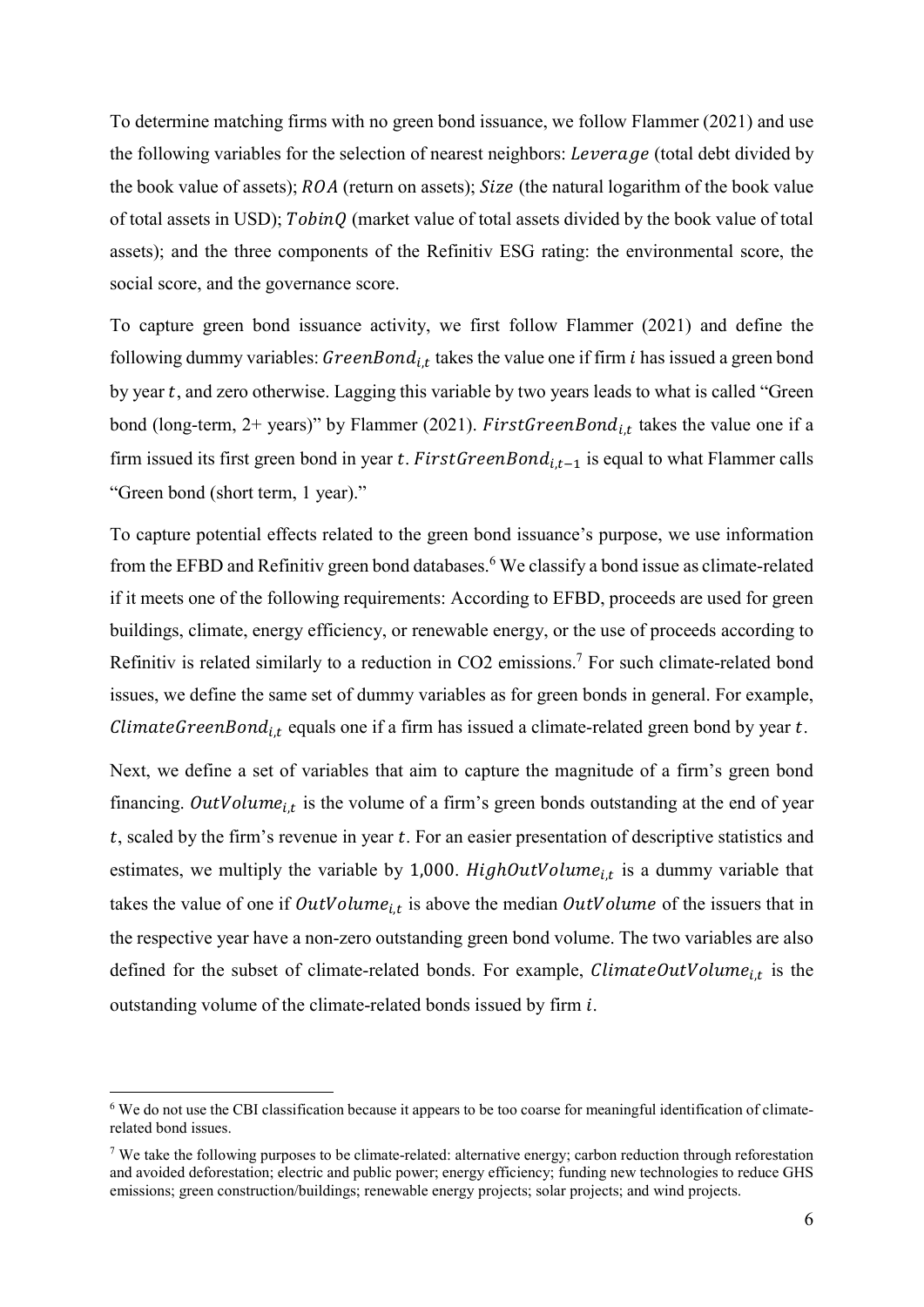Finally, we determine a dollar measure of the yield advantage from issuing green bonds, which in the literature often is referred to as greenium. We start by collecting the green bond's issue yield, as well as the same-day yield of a matched non-green bond of the same issuer. To determine the matched non-green bond, we consider bonds of the same type (fixed, floating) and currency. Out of these bonds, we select the one closest with respect to the following criteria: the natural log of the issue amount, maturity, coupon, and number of days between the green and non-green bond issue dates. Closeness is measured using the Mahalanobis distance.

Next, we determine the dollar advantage (or disadvantage) from issuing a green bond. It depends on bond characteristics as well as the issue amount. With  $P(I, M, c, y)$  denoting the percentage price of a bond with a settlement equal to the issue date  $I$ , maturity date  $M$ , coupon rate  $c$ , and yield to maturity  $y$ , we determine the dollar benefit *Dollar Greenium* from a single bond issue as follows:

$$
DollarGreenium = (P(I, M, c, y_{Green}) - P(I, M, c, y_{Matched \ nongreen})) \cdot USD IssueAmount \qquad (1)
$$

Finally, we cumulate the *DollarGreenium* of each green bond that firm  $i$  issued until year  $t$ . scale the sum by the firm's revenue in  $t$ , and multiply the ratio by 1,000 to facilitate presentation. The resulting variable, *GreeniumEffect<sub>i,t</sub>*, captures the cumulative pricing advantage (when positive, or else a disadvantage) that the issuance of green bonds brought relative to the issuance of brown bonds.

Similar to the issue volume, we also define dummy variables that indicate relatively high greenium effects. *HighGreeniumEffect<sub>i,t</sub>* takes the value one if the value of *GreeniumEffect<sub>i,t</sub>* is above the median *GreeniumEffect*<sub>t</sub> of firms that have outstanding green bonds in  $t$ .

The precision of the greenium effect variable is reduced by the fact that the effects cannot be determined for each green bond issue. If a firm issued no non-green bonds, or if the required yield information is not available in Refinitiv, we cannot determine the DollarGreenium. Nevertheless, we compute and use *GreeniumEffect*<sub>i,t</sub>.<sup>8</sup>

Finally, all variables defined as a ratio are winsorized at the 2.5% and 97.5% levels by year. Winsorization by year appears to be adequate because the regression variables exhibit time

 $\overline{a}$ 

<sup>8</sup> To control for possible biases from missing information, we also ran regressions that include dummy variables that take the value one if a firm has issued a green bond for which *DollarGreenium* could not be determined. Conclusions do not change.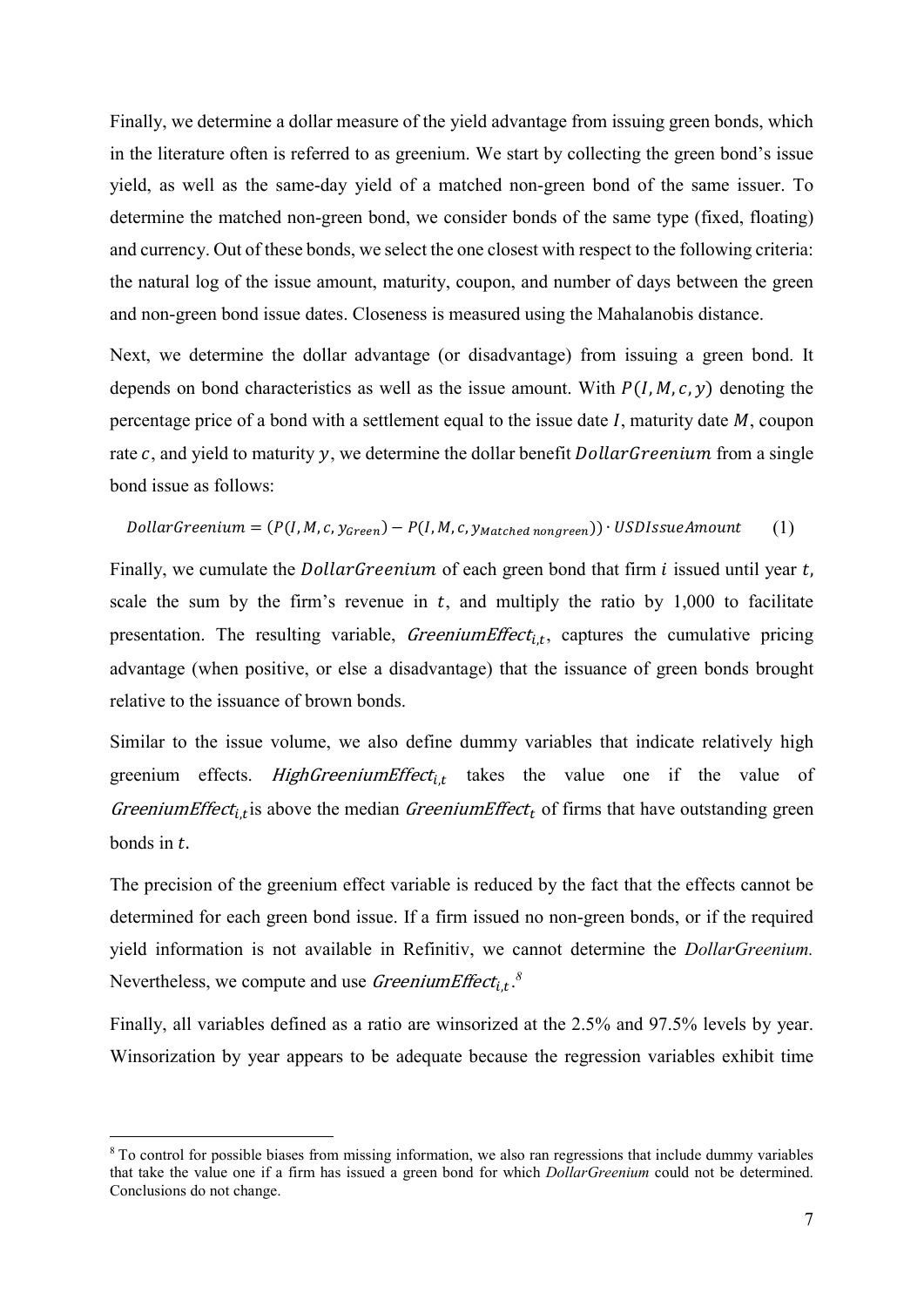patterns. For example, the green bond issue volume  $OutVolume$  is equal to zero in 2010 for all firms, then tends to increase over time.<sup>9</sup>

The variable definitions and data sources are summarized in the Appendix.

### Regression approach

 $\overline{a}$ 

As in Flammer (2021), we run fixed-effect regressions of the following form:

$$
CarbonIntensity_{i,t} = \alpha_i + \alpha_{c(i)} \times \alpha_t + \alpha_{s(i)} \times \alpha_t + \beta' x_{i,t} + u_{it}
$$
 (2)

in which  $x_{i,t}$  is a vector of variables related to green bond issues of firm *i*. The country in which firm *i* is domiciled is denoted as  $c(i)$ , and the two-digit standard industrial classification (SIC) industry in which it operates is denoted as  $s(i)$ . The regression includes firm fixed effects  $\alpha_i$ , country-year fixed effects  $\alpha_{c(i)} \times \alpha_t$ , and industry-year fixed effects  $\alpha_{s(i)} \times \alpha_t$ . We estimate standard errors that are robust to clustering on the two-digit SIC level.

In the base case specification of (2), we follow Flammer (2021) and apply a matched control firm approach. For each firm that has issued a green bond, we determine a nearest neighbor out of the firms that did not issue a green bond until the end of our sample. To qualify as a neighbor, firms must be domiciled in the same country as the green bond issuer and operate in the same two-digit industry. Characteristics used in the matching process are from the year before the first green bond issue. In the first round of matching, we use the Mahalanobis distance to find the nearest neighbor according to seven characteristics—Leverage, Size, ROA, TobinQ, and the ASSET4 environmental, social, and governance scores––as well as the one-year changes in these characteristics, ending in the year before the green bond issue. Therefore, the total number of matching variables is 14. In a second round, to increase the number of matches, we determine neighbors for firms that remained without a neighbor after the first round, using only the four characteristics *Leverage*, *Size*, *ROA*, *TobinQ* as well as their one-year changes.

The sample of firms used for regression (2) comprises all green bond issuers for which a neighbor was found, as well as all non-green bond issuers that have been selected as a nearest neighbor. We follow Flammer in (i) running the regression with firm years from 2010 to the end of the sample in 2020, and in (ii) not including firm-level control variables. The motivation

<sup>&</sup>lt;sup>9</sup> Note that in the regressions, average time patterns are captured by time-fixed effects.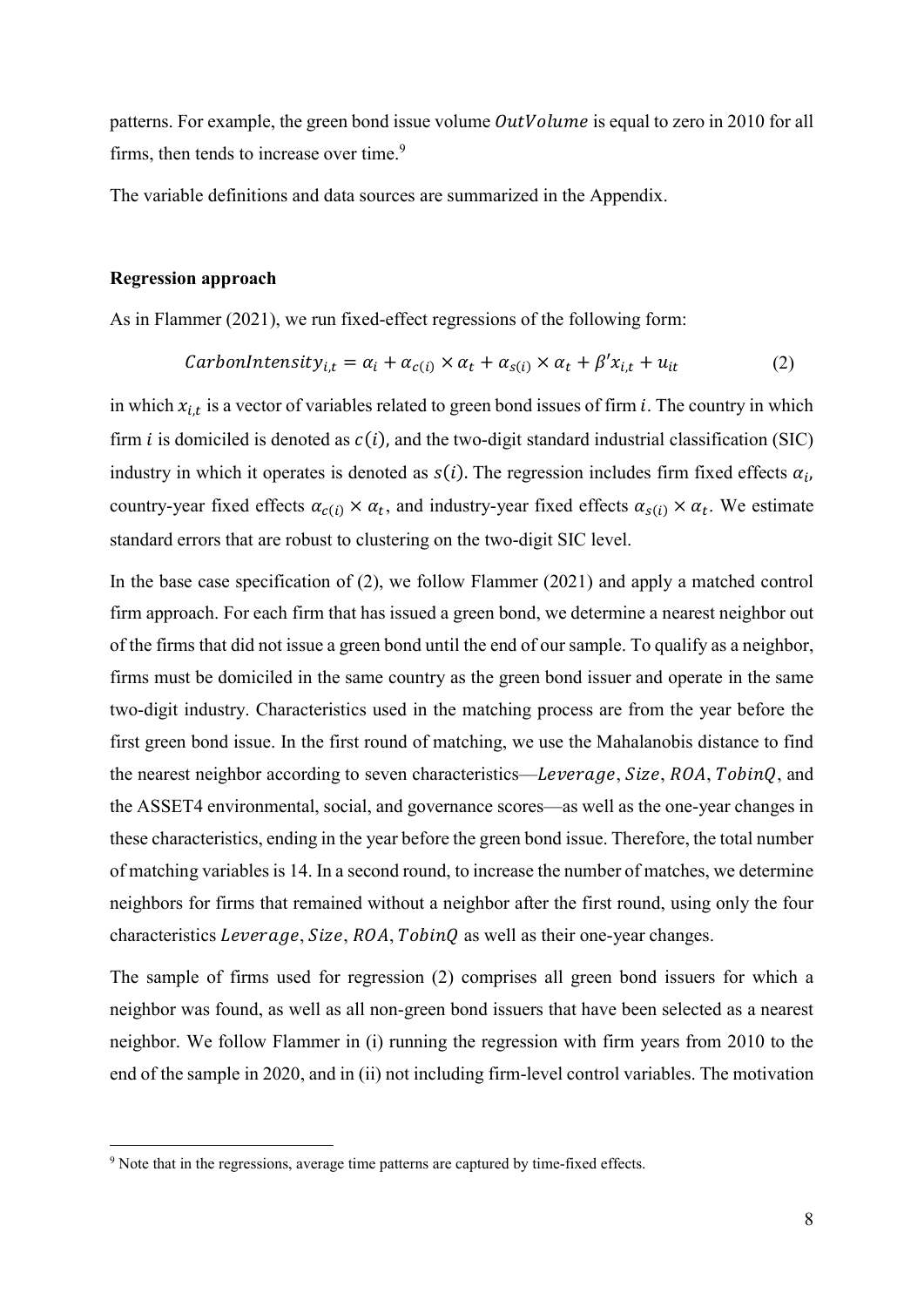for the latter is that candidates for control variables, such as leverage, have been taken into account in the matching process. Robustness to this modeling choice will be checked.

Regarding the green bond variables contained in the vector  $x$ , the previous section has already introduced the variables we will consider. In the results section, we will discuss the appropriate choice of lags for the variables in  $x$ . Finally, note that we will also check the sensitivity of results to the regression specifications. For example, we will also report results obtained if regression (2) is run using data from all companies contained in the ASSET4 universe.

## 3. Empirical results

### Descriptive statistics

Table 1 provides year-by-year information on the number of green bond issues, issuers, and issue amounts. Numbers are for publicly listed non-financial issuers with CO2 emission data and thus provide information on the green bond issues that find their way into the explanatory variables of the subsequent regression analysis. Table 2 provides the corresponding information by the country in which the issuer is domiciled.

When comparing the figures reported here to other studies' descriptive statistics, it is important to take into account that Table 1 and Table 2 provide information for the subset of green bond issuers that fulfill the requirements of the subsequent regression analysis.

For example, to compare our dataset's size to that of Flammer (2021), note that her regression analysis of carbon intensity is built on 132 issuers for which CO2 emission data are available and that have been matched to a non-green issuer.<sup>10</sup> This number is smaller than the 159 issuers we report in Table 2, even though our dataset is restricted to non-financial firms, while the 132 issuers in Flammer (2021) include financial firms.

For 157 issues, we can determine the difference between the issue yield and the yield of a matched non-green bond from the same issuer. The difference, or greenium, averages −0.071%, with a standard error of 0.079%. The small average greenium is consistent with previous studies (e.g., Zerbib, 2019; Flammer, 2021). The magnitude of the missing data problem is similar to that of other studies as well. We can determine the greenium for 43% of the green bond issues; Flammer (2021) can compute the greenium for 27% of the green bond issues she considers.<sup>11</sup>

 $\overline{a}$ 

<sup>10</sup> Cf. Flammer (2021), Table 9.

<sup>&</sup>lt;sup>11</sup> Table 13 in Flammer (2021) reports the greenium for 152 issues out of 565 issues mentioned on p. 513 of Flammer (2021).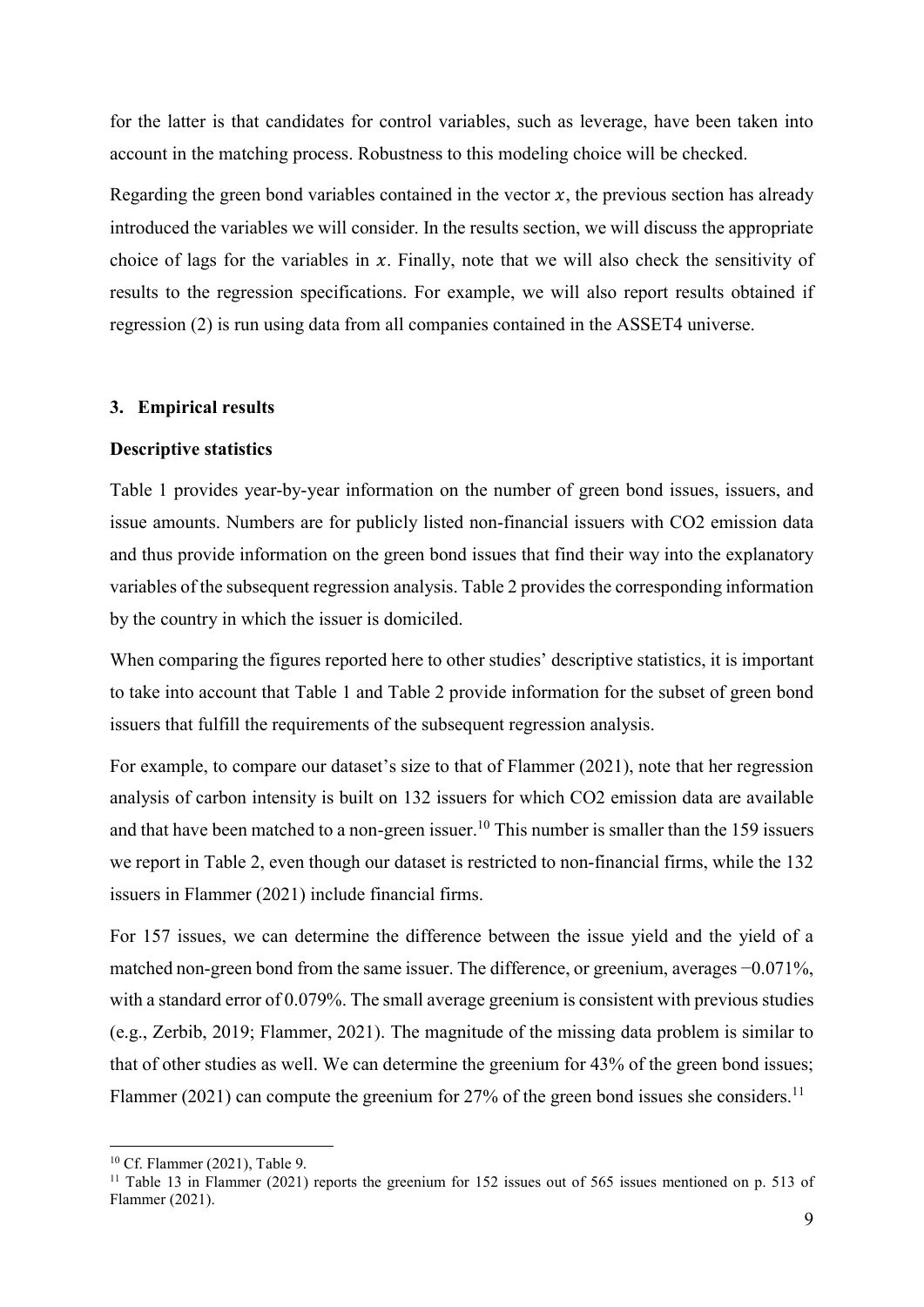To assess whether issuing green bonds has the potential to strengthen a firm's ability to reduce carbon emissions materially, we next relate issue amounts and dollar benefits from yield advantages to a firm's carbon emissions. Specifically, we relate the total USD issue amount in year t to the issuer's CO2 emissions in t, and we relate the sum of  $DollarGreenium$  in year t to the issuer's CO2 emissions in t.

Table 3 reports quantiles of these ratios, computed over firm years during which a green bond was issued. The median total issue amount per ton of CO2 is USD 399.6. This seems large enough to enable firms to lower their carbon footprint significantly. For several powergenerating technologies, Gillingham and Stock (2018) present estimates of the cost per ton of CO2 saved relative to a coal-fired power plant. The maximum of their cost estimates is USD 132 per ton of CO2, smaller than the median issue amount per year. This does not mean that it would be possible for the median issuer to use the green bond proceeds to bring its CO2 emissions immediately down to zero. First, a delay exists between investments and CO2 savings, not only because it takes some time to implement investment projects, but also because cost estimates such as the ones reported in Gillingham and Stock (2018) are computed over a project's lifetime. Second, in some production processes, the cost of replacing fossil energy sources could be considerably higher than the cost of reducing CO2 emissions in power generation for which estimates are available.

Nevertheless, the observation that the issue volume per year often exceeds the money needed to finance investments with lifetime CO2 savings equal to current CO2 emissions indicates that green bond issue volumes are not too small to have a direct effect on a firm's carbon footprint. Consider the following back-of-the-envelope calculation: At the 75% quantile, the issue volume per ton of CO2 (USD 4,668) is more than 35 times higher than the highest estimate of the cost per ton of CO2 abated (USD 132) from Gillingham and Stock (2018). If a firm with an issue volume at the 75% quantile invests in such projects, and these projects have a lifetime of 35 years or less, with evenly distributed CO2 savings, the issue volume would be sufficient to save as much CO2 as the firm currently emits; not just once, but each year over the projects' lifetime.

Note that Flammer (2021, p. 501) arrives at a different assessment of whether green bond financing is large enough to make an environmental impact: "The green bonds themselves are likely too small to bring about significant improvements at the firm level." To support the view that green bond volumes are too small to matter, Flammer (2021) compares the average green bond issue amount to average total assets. Considering that many firms issue several green bonds in a year, the issue amount per year that we use seems to be a more informative measure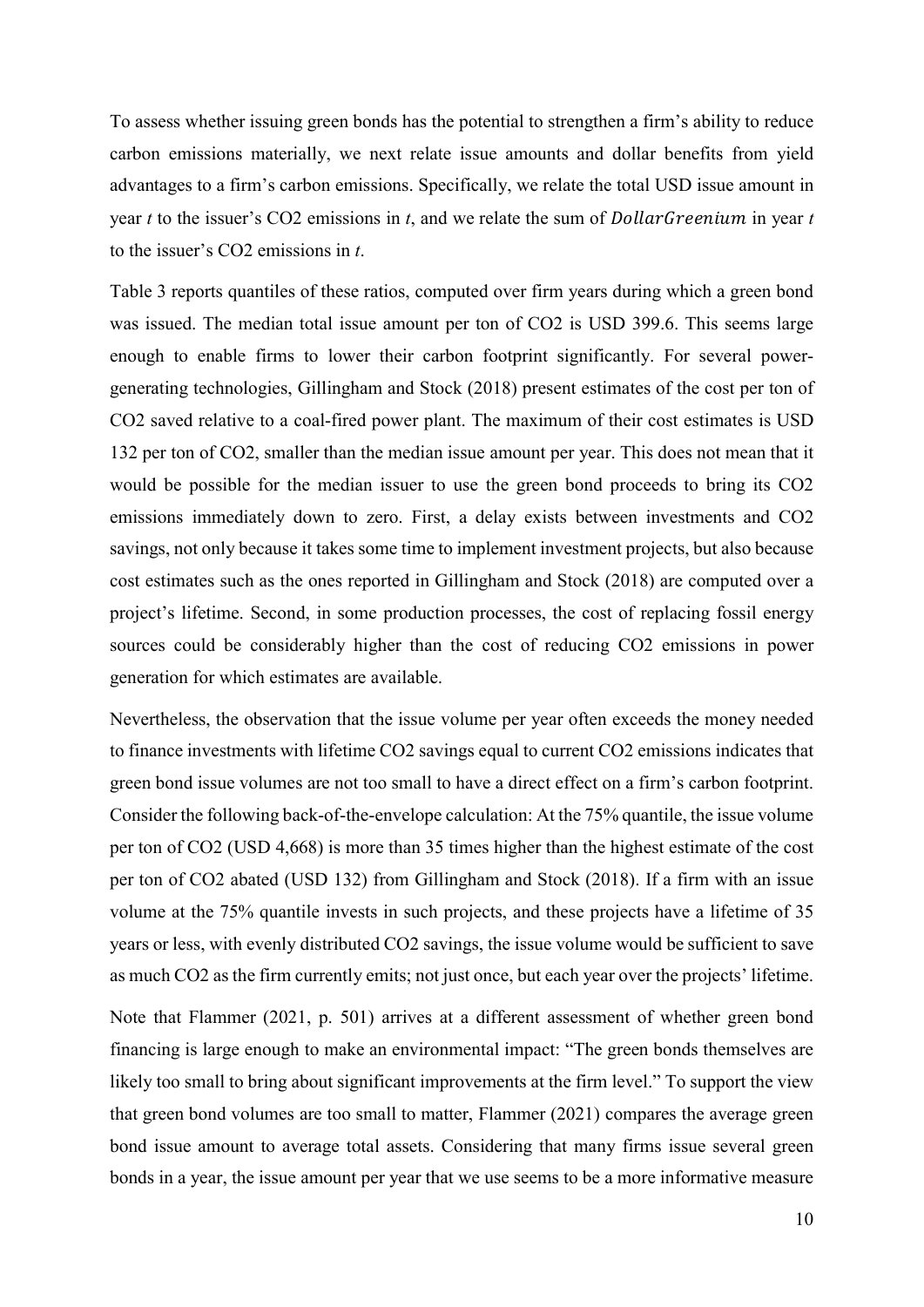of green bond size than the size of individual issues. Also, relating issue volumes to carbon emissions rather than to total assets seems to provide more information on the enabling potential of green bond financing.

When we limit our analysis to climate-related issues, the quantiles provided in Table 3 do not change in a way that would affect our conclusion that volumes are large enough to have an effect. The situation is different for the benefit that firms get from being able to issue bonds at favorable prices. Not only is the median total dollar benefit negative. The 75% quantile is USD 1.8 per ton of CO2 emitted, which appears to be too low to have a sizable impact on the firm's ability to lower its carbon emissions. Examining more extreme quantiles does not change conclusions: The 90% quantile is USD 14.33 per ton of CO2.

Figure 1 plots average carbon intensity across time, separately for firms that issued at least one green bond during the 2010–2020 period, and the set of matched control firms. Panel A provides the equal-weighted average of carbon intensities, while Panel B provides the revenue-weighted average. The latter is equivalent to the ratio of total carbon emissions in a group divided by total revenue in that group; it is more informative for judging environmental consequences than the equal-weighted average. Panel B shows that the overall carbon intensity of green bond issuers has been trending downward, unlike the trend exhibited by matched firms that did not issue green bonds. This is not enough to indicate that green bond issuance is associated with lower carbon intensity, particularly because green bond issuance gradually set in over time. However, it already suggests that green bond investors concerned about the carbon reduction paths of the firms in their portfolios did not back the wrong horses.

The regression analysis in the next section will shed more light on the association between green bond issuance and carbon intensity. Descriptive statistics for the regression variables and the variables used for matching a non-green firm to each green bond issuer are provided in Table 4. We show statistics for the second lag of explanatory variables because the variables will enter the main regression specification with such a lag.

The means of variables related to green bonds may appear low. This can be explained as follows: First, they take the value of zero for all matched brown firms, which comprise roughly 50% of the observations.<sup>12</sup> Second, up until the year after the first green bond issue, the second lags of the green bond variables take the value of zero for green bond issuers as well.

 $\overline{a}$ 

<sup>&</sup>lt;sup>12</sup> Observations for matched firms do not comprise exactly 50% of the observations for two reasons: (i) A firm can be matched to more than one green bond issuer; and (ii) because of delistings, observations available for a green bond issuer need not be the same as the observations available for the matched firm.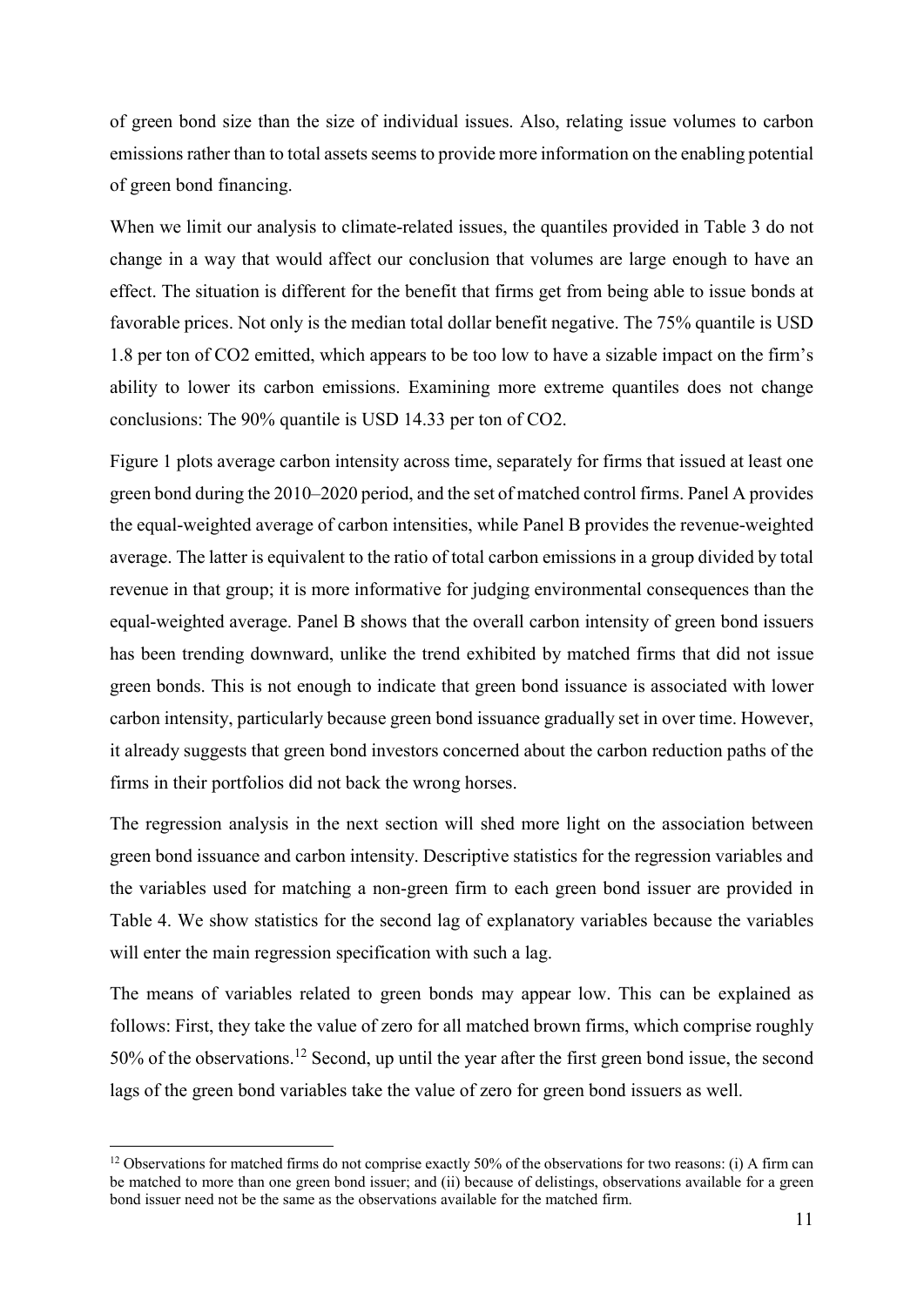Comparing the figures for all firms with the ones for green bond issuers reported in Panel B does not reveal striking differences between green bond issuers and matched firms. Note that the number of observations for matching variables, such as *Leverage*, is smaller than for the regression variables because the table provides information for the subset for which the regression variables are non-missing, not for the smaller subset for which both regression variables and variables used in the matching process are non-missing.

### Regression results

 $\overline{a}$ 

We start by regressing carbon intensity on the green bond issue dummies, following and extending the analysis in Flammer (2021). The results are provided in Table 5. As regression (1) indicates, firms that have issued a green bond by year  $t$ , i.e., firms for which the variable GreenBond<sub>t</sub> is one, are predicted to have a lower carbon intensity, significant at a level of 5%.

Regression (2) examines the dynamics of this relationship. We split  $GreenBond_{i,t}$  into two short-term dummies that indicate whether the first green bond was issued in the current or previous year, and the two-year lag of *GreenBond*.<sup>13</sup> The insignificance of the short-term dummies  $FirstGreenBond_{i,t}$  and  $FirstGreenBond_{i,t-1}$  suggest that it takes around two years until green bond issuance becomes informative for carbon intensity. Lagging the *GreenBond* dummy by two years leads to a larger coefficient (in absolute terms) and a higher significance level.

In regressions (3) and (4), the short-term dummies gradually are eliminated without affecting the estimate of  $GreenBond_{t-2}$  in a substantial way. The magnitude of the coefficient of GreenBond<sub>t-2</sub> appears to be economically significant. Based on the estimate from regression (4), a firm that has issued the first green bonds two years ago or earlier emits 197.73 tons of CO2 less per USD million of revenue. For a firm with a carbon intensity equal to the average of 747.5, this amounts to a reduction of 26%.

In the final regression of Table 5, we examine how estimates change if we consider only climate-related green bond issues. Results do not change materially. The coefficient of ClimateGreenBond<sub>i,t-2</sub> is −209.5, with a standard error of 77.9, close to the coefficient of  $-197.7$  obtained for GreenBon $d_{i,t-2}$  in regression (4).

<sup>&</sup>lt;sup>13</sup> From the definition of the variables, *GreenBond*<sub>i,t</sub> is equal to the sum of *FirstGreenBond*<sub>i,t</sub>,  $FirstGreenBond_{i.t-1}$ , and  $GreenBond_{i.t-2}$ .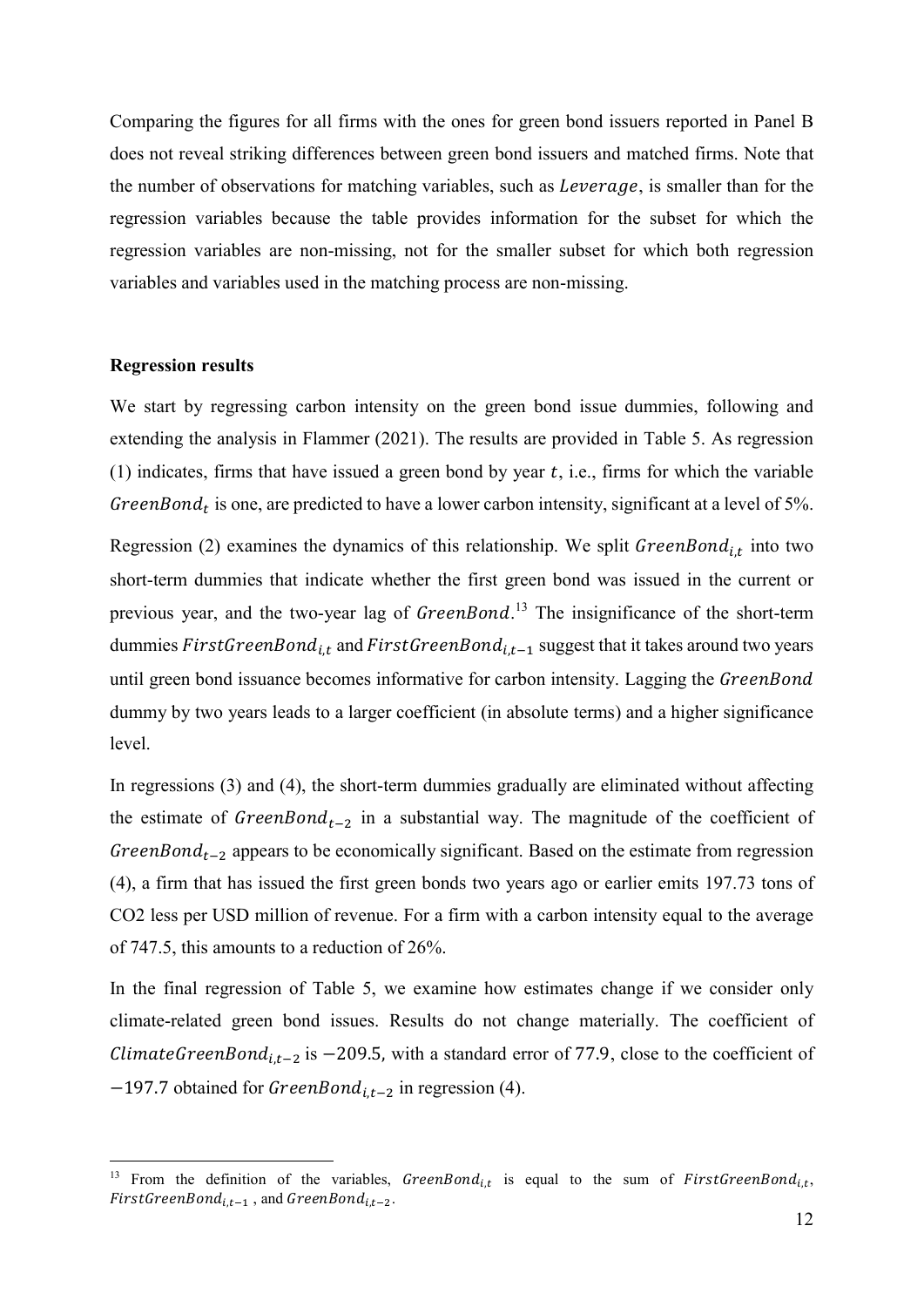Overall, results from Table 5 are consistent with the interpretation of green bonds as a signaling device, put forth in Flammer (2021), as well as with similar explanations in which the issuance of green bonds serves as an indicator or catalyst for environmental improvements. The analysis of lag structures suggests that the relationship is not immediate and becomes visible two years after the green bond issuance. This appears reasonable given that many strategies for reducing CO2 emissions—such as investments in renewable energy sources, energy efficiency, or research and development—take some time to bear fruit.

In the following, we will examine whether differences in the financial advantages that firms derive from green bonds matter in addition to the information contained in the decision to issue green bonds. To capture the latter, the results from Table 5 suggest that it is sufficient to include the lagged green bond dummy  $GreenBond_{i,t-2}$ . Again in line with the evidence from Table 5, we will lag the variables that measure financial benefits from green bond issuance by two years. In regression (1) of Table 6, we add the second lag of the volume of outstanding green bonds  $(OutVolume)$ , as well as the second lag of cumulated pricing-related benefits associated with green bonds (*GreeniumEffect*). The coefficient of  $OutVolume_{i,t-2}$  is -2.33, significant at the 1% level. Therefore, higher cumulated green bond issue volume is associated with lower future carbon intensity. Among the firms that issue green bonds, a two-standard-deviation increase in *OutVolume<sub>it-2</sub>* would imply a predicted change in carbon intensity equal to  $-2.33 \times 2 \times$ 23.39 = -109.00. This is larger in absolute value than the coefficient of GreenBond<sub>i,t-2</sub>, meaning that differences in issue volume can bear a relevance larger than the differences between green bond issuers and firms that have not (yet) issued green bonds.

The coefficient of Greenium Effect<sub>it-2</sub>, which captures pricing advantages (or disadvantages) of green bond issues, is also negative, but it is not significant.

Signs and significance do not change when we replace the continuous variables with dummy variables that indicate whether the volume outstanding or the pricing advantage of green bond issues is above the cross-sectional median. With this dummy variable specification, it is also easier to interpret the magnitude of the coefficient estimates. In absolute terms, the coefficient of HighOutVolume<sub>i,t-2</sub> is larger than the coefficient of GreenBond<sub>i,t-2</sub>, indicating that green bond issuance as such is less informative for future carbon intensity than the relative amounts of bonds issued. For a green bond issuer with a mean carbon intensity, belonging to the group with high outstanding volumes would be predicted to reduce carbon intensity by  $-166.17/787.40 = -21.1\%$ .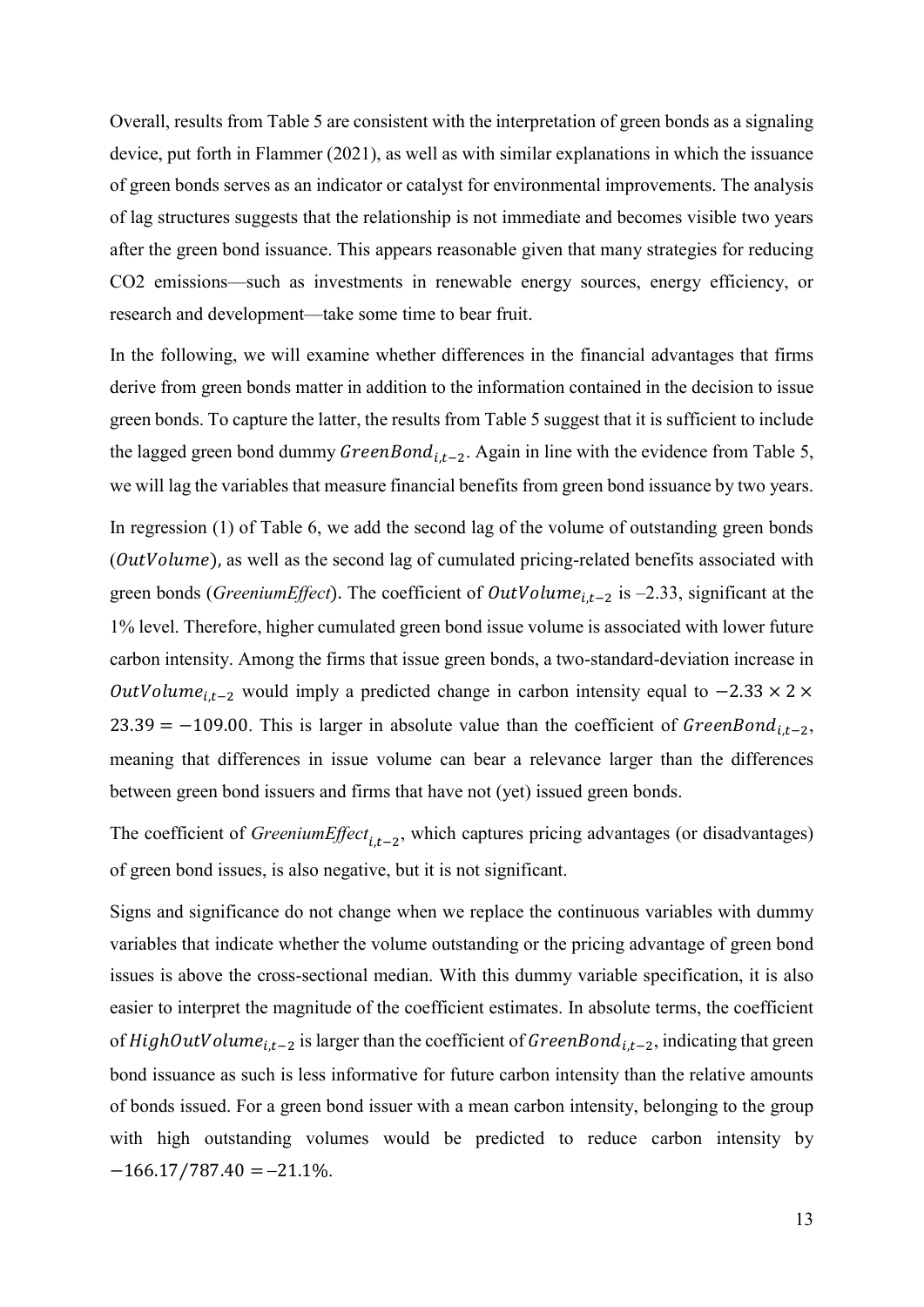Regressions (3) and (4) consider only climate-related green bonds for the construction of the issue-related variables. In absolute terms, the coefficients are larger than the corresponding coefficients in regressions (1) and (2). This is what one would expect if issue proceeds are used according to the information that the firm provides at issuance. The final regression shows that this pattern does not change if the dummy variable for green bond issuance is also constructed with climate-related green bonds only.

In short, the analysis does not elicit reliable evidence that pricing advantages from green bond issuance are informative for future reductions in carbon intensity, but it does so for the outstanding volume of green bonds. The regressions cannot establish that the documented relationships are causal. A possible alternative explanation is that firms that already initiated a reduction in carbon emissions issue large amounts of climate-related bonds because they expect it to be easy to fulfill promises made to green bond investors.

As discussed in the descriptive statistics section, however, the green bond issue volumes appear to be large enough to finance significant reductions in carbon intensity. Thus, the potential for direct effects appears to be present.

To shed additional light on the question of whether or not green bonds make a difference in emissions, we examine cross-sectional differences in the association between green bond issuance and carbon reductions. If green bonds provide opportunities beyond traditional financing sources, firms for whom traditional financing is costly or difficult to get could derive relatively large benefits from green bond issuance. To test this hypothesis, we use the KZ index of Lamont, Polk, and Saa-Requejo (2001) to sort firms according to the extent of financial constraints, and the Z-score of Altman (1968) to sort firms according to credit risk. A lower Zscore indicates a higher credit risk; a higher KZ index indicates higher financial constraints.

Specifically, we augment regressions (1) and (2) from Table 6 by interacting the issue volume and greenium variables with indicator variables that take the value one if: (i) a firm's KZ index is above the cross-sectional median, or (ii) a firm's Z-score is below the cross-sectional median. Furthermore, we also include dummy variables for firms with a KZ index above the median, or firms with a Z-score below the median.

The results are presented in

Table 7. Based on how the new variables are constructed, negative coefficients of the interaction terms imply a stronger association between the interacted green bond variable and future carbon reductions.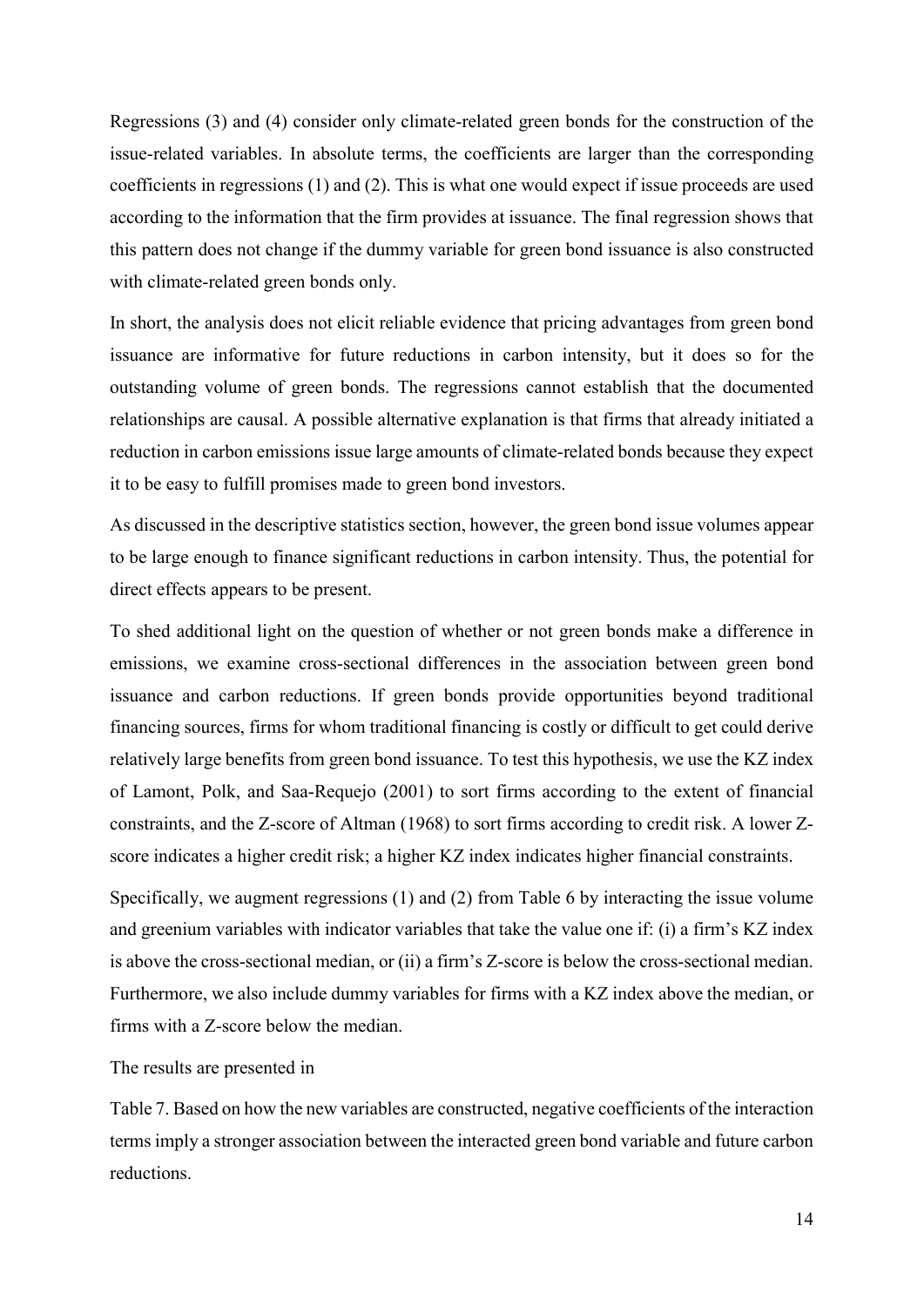For the outstanding volume of green bonds, the interaction terms are all negative. Only two of them are significant at levels of 10% or better. However, it is not sufficient to look at the significance of the interaction terms. The total effect for firms with financing difficulties is given by the sum of the coefficients of the volume variable and the interacted variable. P-values for the null that this sum is zero are reported at the bottom of the table. They are all below 5%, both for the grouping according to the KZ index, as well as for the grouping according to the Z-score. Therefore, the evidence is consistent with funds from green bond issues that enable risky and financially constrained firms to reduce their carbon emissions. On the other hand, because the coefficients of non-interacted volume variables are no longer significantly negative, there is no significant evidence that green bond volumes precede lower carbon emissions if issuers have below-average credit risk or financial constraints. To put it differently, investors who care about making a measurable impact on the environment possibly would have made a greater impact by investing their money in other projects, instead of buying green bonds issued by firms with low credit risk and few financial constraints.

The variables that interact the pricing advantage from bond issuance with indicators of high credit risk or high financial constraints are positive. None of the interaction terms is significant, nor is the total effect for firms with high financial constraints or high credit risk significantly different from zero.

### Sensitivity analysis

 $\overline{a}$ 

To check how sensitive the results are to changes in definitions of variables and specifications of the regression, we examine the following non-accumulating variations of Table 6:

- (1) We winsorize all ratios at the 1% and 99% levels, rather than at the 2.5% and 97.5% levels.
- (2) We lag the variables capturing the volume and pricing advantage of green bond issues by one year, rather than two years.
- (3) Instead of using a matched control firm approach, we run the regressions with all nonfinancial firms included in the ASSET4 universe.<sup>14</sup>

<sup>&</sup>lt;sup>14</sup> For this variation, we changed the winsorization levels for the explanatory variables from 2.5% and 97.5%, to 0.25% and 99.75%, because the number of observations goes up by a factor of roughly 10, with all additional observations having zero values for the green bond variables. If we did not make the winsorization levels more extreme, non-zero values of green bond issuers mostly would be pulled to zero.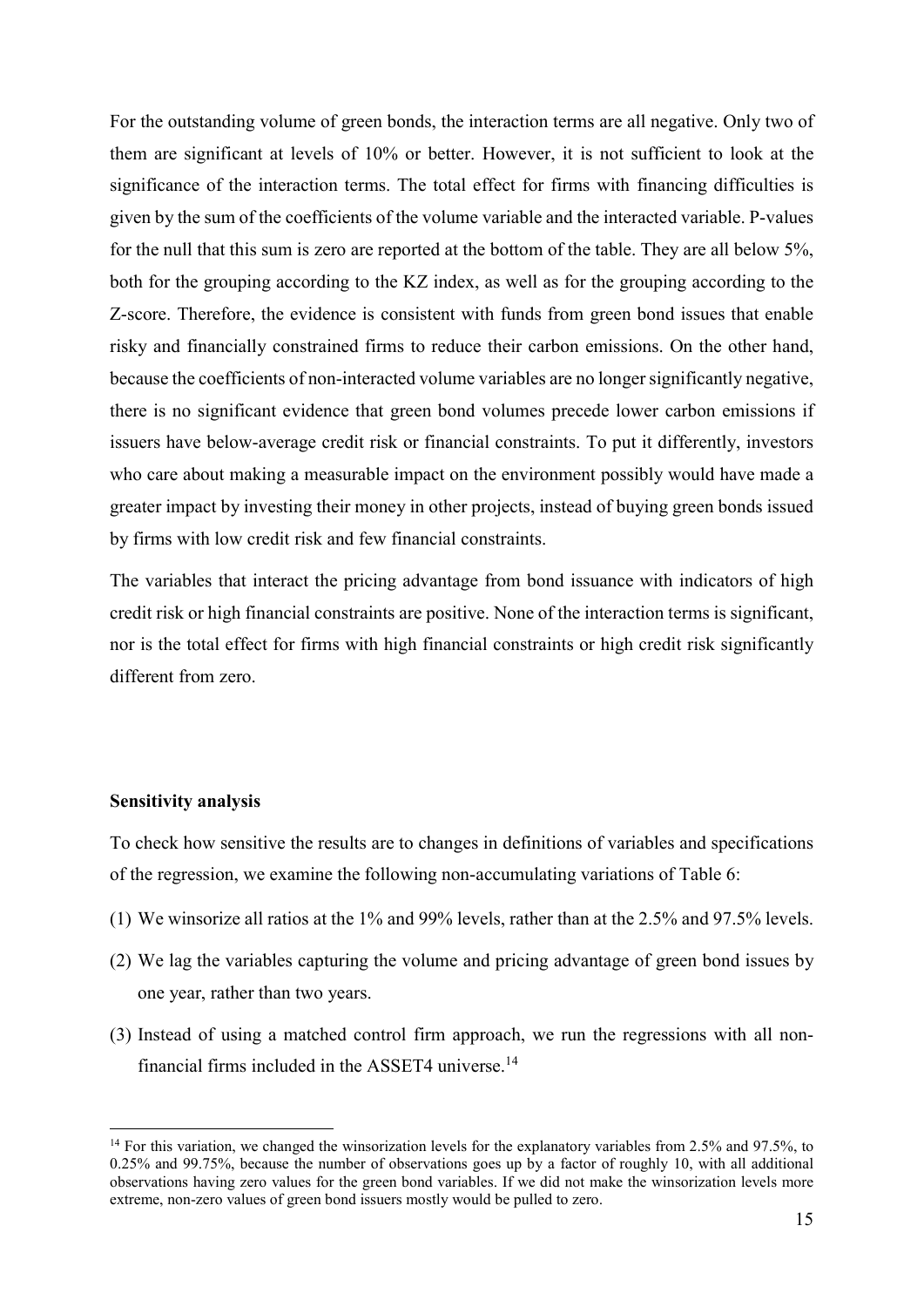- (4) Instead of using both reported and estimated figures for carbon emissions, we limit the analysis to observations for which reported carbon emissions data are available.
- (5) We scale carbon emissions and volume and greenium data by total assets, rather than revenue.
- (6) We use the Refinitiv environmental score as dependent variable, rather than carbon intensity.

Results for regressions that vary specification (1) from Table 6 are presented in Table 8. In variations (1) to (5), which retain carbon intensity as dependent variable, the coefficient of outstanding green bond volume is always negative and significant at the 5% level, confirming the previous conclusions. When carbon intensity is replaced by Refinitiv's environmental score, the sign switches to positive. This is consistent with the results from the carbon intensity regressions because a higher score indicates a better environmental performance. In an unreported additional analysis, we also confirm that conclusions do not change when the firm controls Leverage<sub>i.t-2</sub>, Size<sub>i.t-2</sub>, ROA<sub>i.t-2</sub>, and TOBINQ<sub>i.t-2</sub> are added to the set of explanatory variables.<sup>15</sup>

Coefficient estimates of the variables capturing the greenium advantage are also consistently such that higher pricing advantages are associated with lower carbon intensity or better environmental performance. Different to the base case regressions from Table 6, however, several coefficients are now significant at the 5% or 10% level. Therefore, the conclusions of the previous section need to be supplemented by saying that some evidence indicates an association between pricing advantages from green bond issues and lower future carbon intensity. This again elicits the question of whether such an association could be due to a direct effect. For the variations presented in Table 8, we augment the variables with interaction terms that capture differences in credit risk and financial constraints, as in

Table 7. Unreported results reveal that none of the interaction terms of the greenium variable has a significantly negative sign; therefore, no indirect support exists for a direct greenium effect. Also, Table 3 indicates that the magnitude of the pricing advantage is fairly small relative to carbon emissions. The 75% quantile of the advantage is USD 1.8 per ton of carbon emitted, making it implausible that the pricing advantage helps firms lower carbon emissions. An alternative explanation for the association that is documented in most regressions from Table 8 is that the market is able to predict differences in carbon emission paths. If there are investors

 $\overline{a}$ 

<sup>&</sup>lt;sup>15</sup> Coefficients (standard errors) are -1.99 (0.53) for *OutVolume*<sub>it-2</sub> and -362.76 (404.50) for *GreeniumEffect*<sub>it-2</sub>.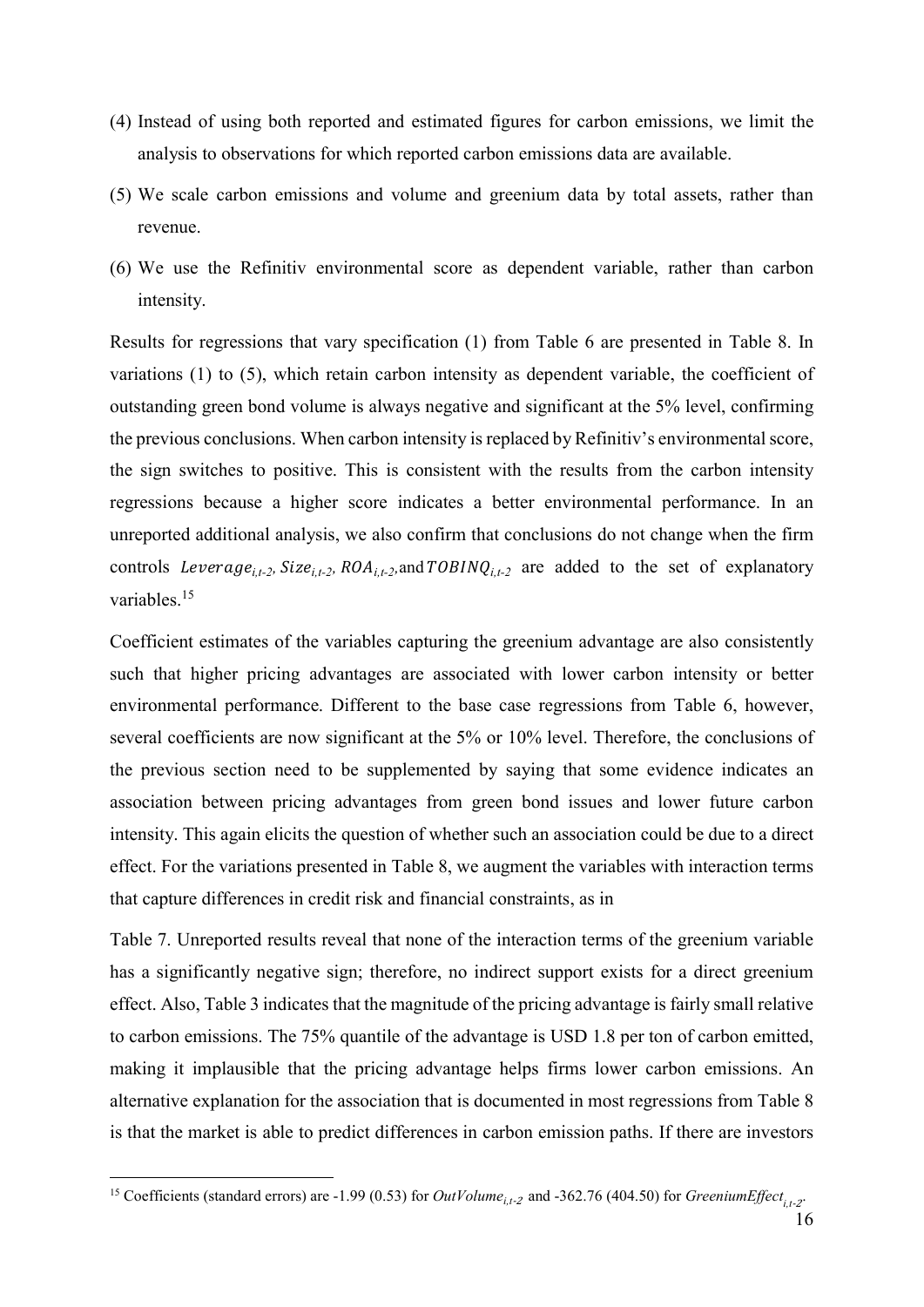with a preference for investing in firms with high future carbon reductions, they could drive up demand for green bonds issued by such firms, which could result in lower yields of these bonds.

### 4. Concluding remarks

Green bond investors are promised a measurable environmental impact from their investments. Whether green bonds actually have such an impact has not been addressed fully in extant literature. Flammer (2021) and Fatica and Panzica (2021) show that green bond issue activity makes a difference, but they do not address the question of whether incremental issue volumes or pricing advantages from green bond issuance make a difference for the environment.

In the present paper, we document that higher green bond issue volumes predict future carbon reductions of non-financial corporates. Establishing causality lies beyond the scope of this paper, but two observations are consistent with direct effects being at work. First, issue volumes relative to carbon emissions can be so large that financing carbon-reduction projects with green bond proceeds would make a meaningful impact on a firm's carbon emissions. Second, the association between green bond issue volume and carbon reductions is stronger for firms with a higher credit risk or higher financial constraints. It is plausible that for these firms, the alternative financing option that green bonds offer can be particularly helpful.

On the other hand, there is no significant relationship between green bond issue volumes and carbon reductions for firms with a low credit risk and low financial constraints. Therefore, it is not evident that providing incremental green bond financing to such firms makes a difference for the environment. Investors concerned about the impact of their investments could benefit from screening issuers according to financial needs, or from considering alternative ways of achieving an impact. Innovative security designs, such as sustainability-linked bonds or green certificates (Bongaerts and Schoenmaker, 2020), possibly can help facilitate the allocational role of green financing and transparency with respect to impact.

Consistent with previous studies (e.g., Zerbib, 2019), green bonds in our sample exhibit a small pricing advantage compared with non-green bonds. However, we find some evidence that variation in pricing advantages predicts variation in future carbon reductions. Unlike with issue volumes, there is no indirect support for direct effects. Even for firms that enjoy a large pricing advantage, the size of the advantage is very small relative to carbon emissions. Furthermore, the predictive relationship is not stronger for firms with a high credit risk or high financial constraints. A possible alternative explanation is that market participants are able to predict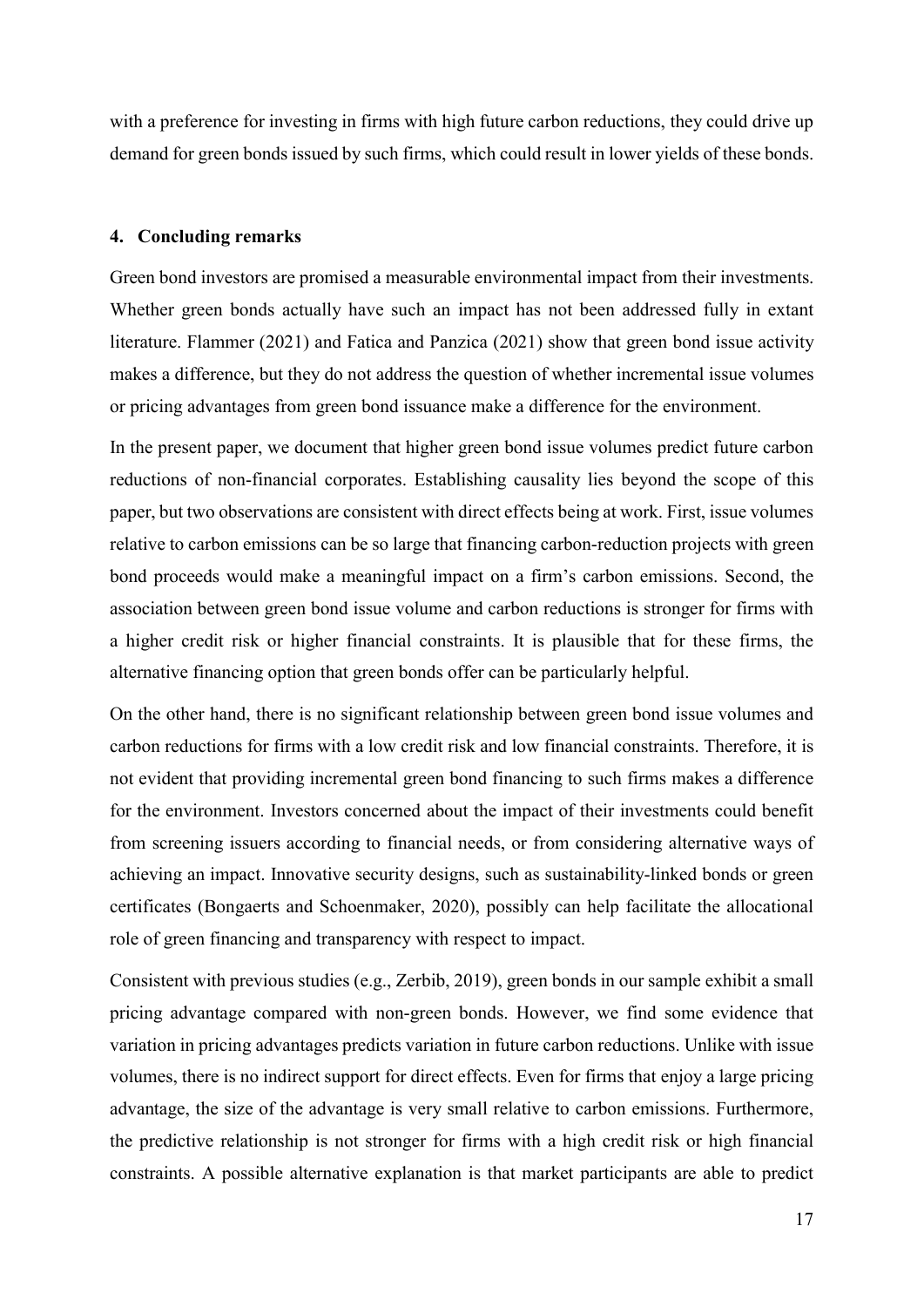carbon-reduction paths, and that green bond investors bid up prices of bonds issued by firms with high predicted carbon reductions.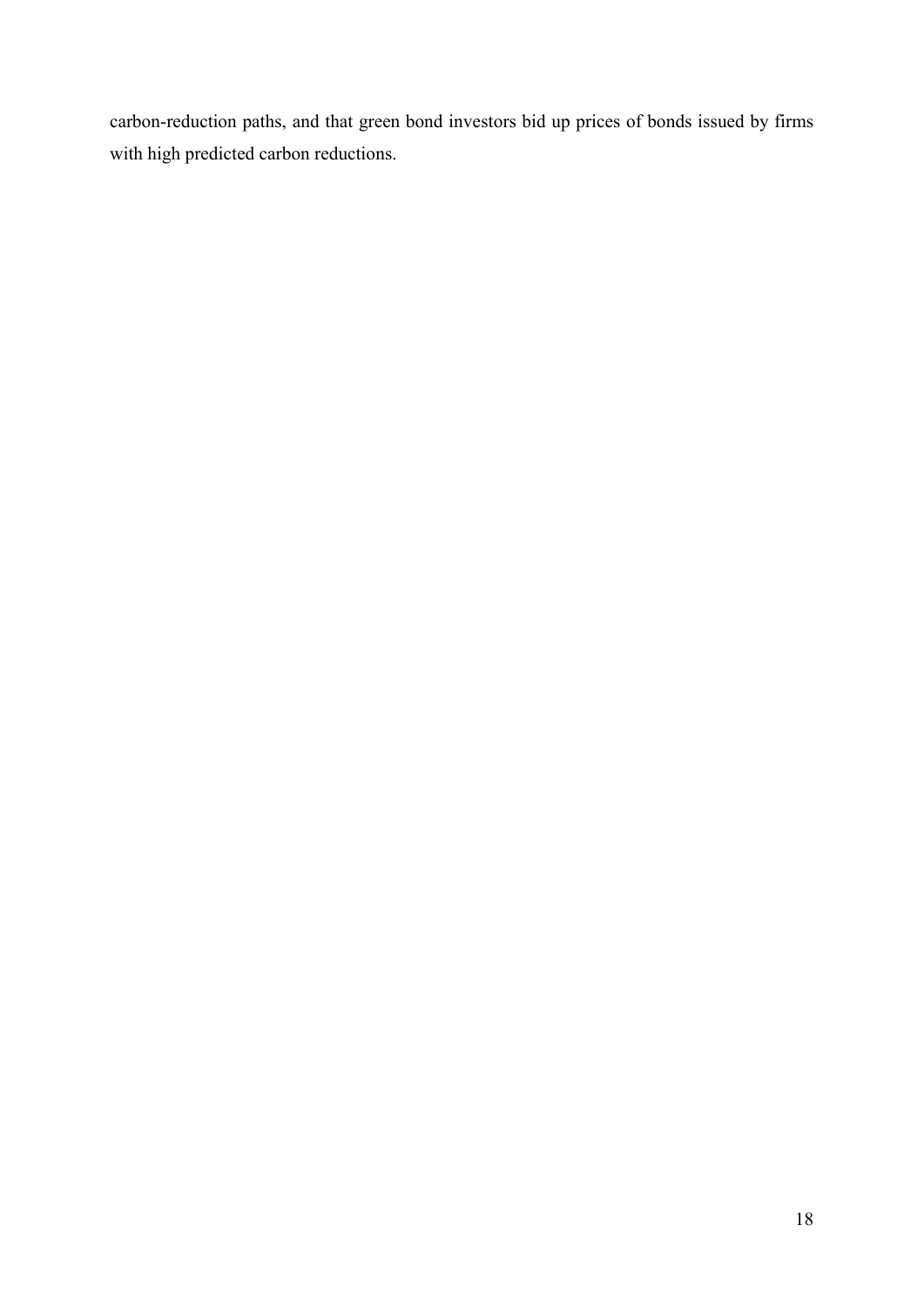| Variable<br>name                              | Description                                                                                                                                                                                  | Data source and computation details<br>(Capital letters indicate<br>Datastream datatypes)                                                                       |
|-----------------------------------------------|----------------------------------------------------------------------------------------------------------------------------------------------------------------------------------------------|-----------------------------------------------------------------------------------------------------------------------------------------------------------------|
| <b>Regression variables</b>                   |                                                                                                                                                                                              |                                                                                                                                                                 |
| CarbonIntensity <sub>it</sub>                 | CO2 equivalents in tons/revenue in USD millions ENERDP123/WC07240                                                                                                                            |                                                                                                                                                                 |
| Greenbond <sub>i,t</sub>                      | Takes the value one if a firm has issued a green<br>bond by year $t$ , and zero otherwise                                                                                                    | Finance Bond Database, Climate<br>Bond Initiative, and the Refinitiv<br>Green Bond Guide                                                                        |
| $FirstGreenBond_{i,t}$                        | Takes the value one if a firm issued its first green<br>bond in year $t$ .                                                                                                                   | Finance Bond Database, Climate<br>Bond Initiative, and the Refinitiv<br>Green Bond Guide                                                                        |
| $ClimateGreenbond_{i,t}$                      | Takes the value of one if a firm has issued a<br>climate-related green bond by year t.                                                                                                       | Finance Bond Database and the<br>Refinitiv Green Bond Guide                                                                                                     |
| $OutVolume_{i,t}$                             | Volume of green bonds outstanding at the end of<br>year $t$ divided by revenue in year $t$ .                                                                                                 | (Cumulated AISD)/WC07240 $\times$ 10 <sup>3</sup>                                                                                                               |
| $ClimateOutVolume_{i,t}$                      | Volume of climate-related green bonds<br>outstanding at the end of year t divided by<br>revenue in year $t$ .                                                                                | (Cumulated climate-related<br>AISD)/WC07240 $\times$ 10 <sup>3</sup>                                                                                            |
| GreeniumEffect <sub>it</sub>                  | Cumulative sum of the <i>DollarGreenium</i> values<br>of a firm's green bonds until $t$ , divided by<br>revenue in year $t$ .                                                                | Finance Bond Database, Climate<br>Bond Initiative, and the Refinitiv<br>Green Bond Guide, Eikon,<br>Datastream                                                  |
| $High[Variable]_{i,t}$                        | Dummy variable equal to one if $[Variable_{i,t}]$ is<br>above the cross-sectional median of $[Variable_t]$<br>of firms that have green bonds outstanding in $t$ .                            | See information for base variable.                                                                                                                              |
|                                               | Variables used in the definition of other variables                                                                                                                                          |                                                                                                                                                                 |
| <b>DollarGreenium</b>                         | Market value of a green bond at issue minus<br>hypothetical market value of a bond with the same<br>principal, maturity and coupon but yield of<br>matched non-green bond of the same issuer | Finance Bond Database, Climate<br>Bond Initiative, and the Refinitiv<br>Green Bond Guide, Eikon,<br>Datastream                                                  |
|                                               | Variables used for finding matched firms with no green bond issue                                                                                                                            |                                                                                                                                                                 |
| Leverage $_{i,t}$                             | Total debt/total assets                                                                                                                                                                      | WC03255/WC02999                                                                                                                                                 |
| $Size_{i,t}$                                  | Ln (total assets in USD)                                                                                                                                                                     | ln(WCO7230)                                                                                                                                                     |
| $ROA_{i.t}$                                   | Return on assets (in $\%$ )                                                                                                                                                                  | WC08326                                                                                                                                                         |
| $TOBINQ_{i,t}$                                | Tobin's Q                                                                                                                                                                                    | (WC02999+WC08002-<br>WC03501)/WC02999                                                                                                                           |
| $EnvironScore_{i,t}$                          | Refinitiv environmental score                                                                                                                                                                | <b>ENSCORE</b>                                                                                                                                                  |
| Variables used for cross-sectional hypotheses |                                                                                                                                                                                              |                                                                                                                                                                 |
| Z-Score                                       | Credit risk score of Altman (1968)                                                                                                                                                           | Variables used: WC03151 (working<br>capital); WC02999 (total assets);<br>WC03351(retained earnings);<br>WC18191 (EBIT); WC08002<br>(market cap); WC03351 (total |

# Appendix: Variable definitions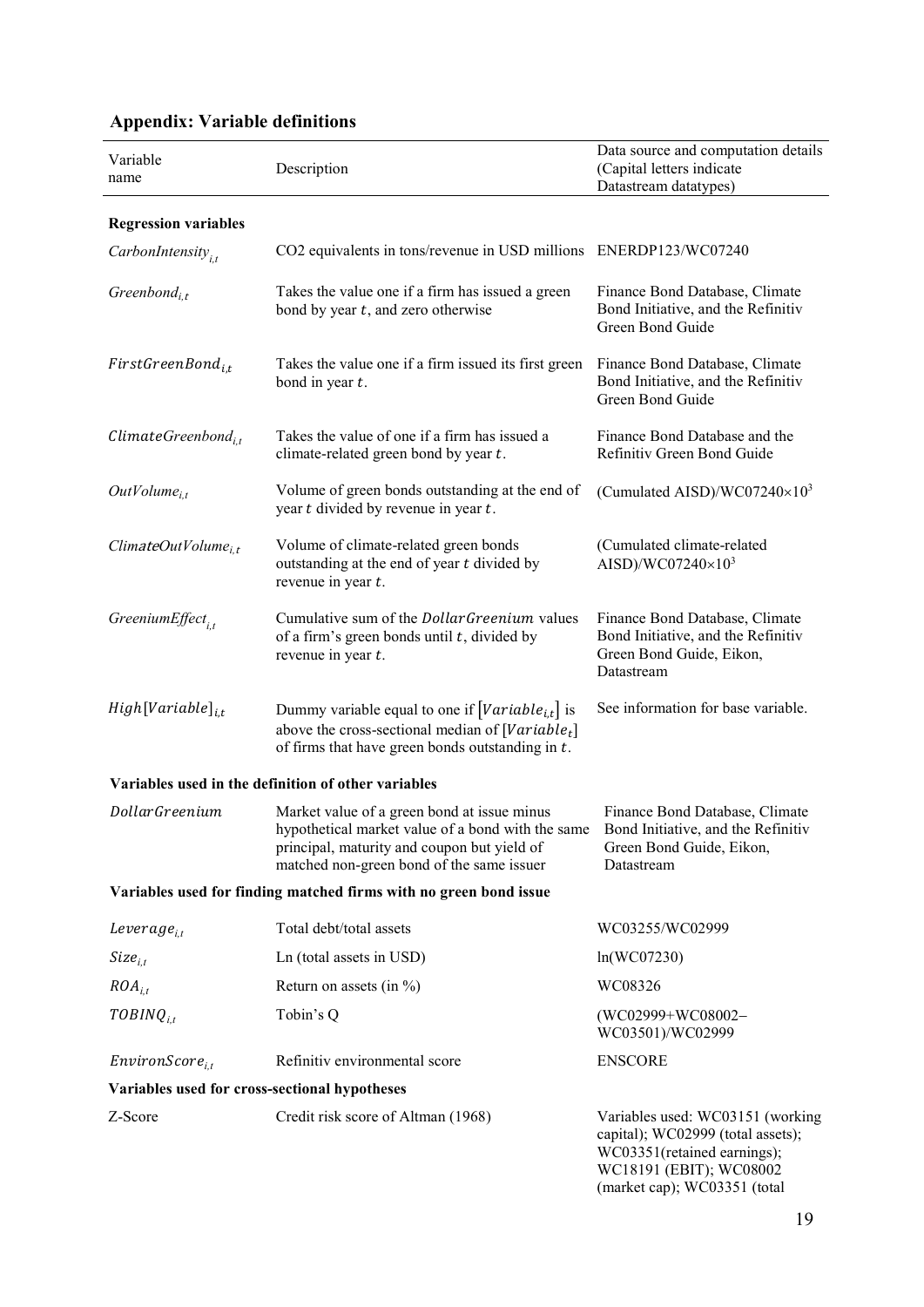(revenue) KZ index **Index** of financial constraints based on Lamont, Polk, and Saa-Requejo (2001) Variables used: WC01651 (income before extraordinary items); WC01151 (depreciation); WC02501 (property, plant, and equipment); variables as for TobinQ; WC03255+WC03501 (total capital); WC02001 (cash); and  $WC05376$  (dividends)

liabilities); and WCO1001

20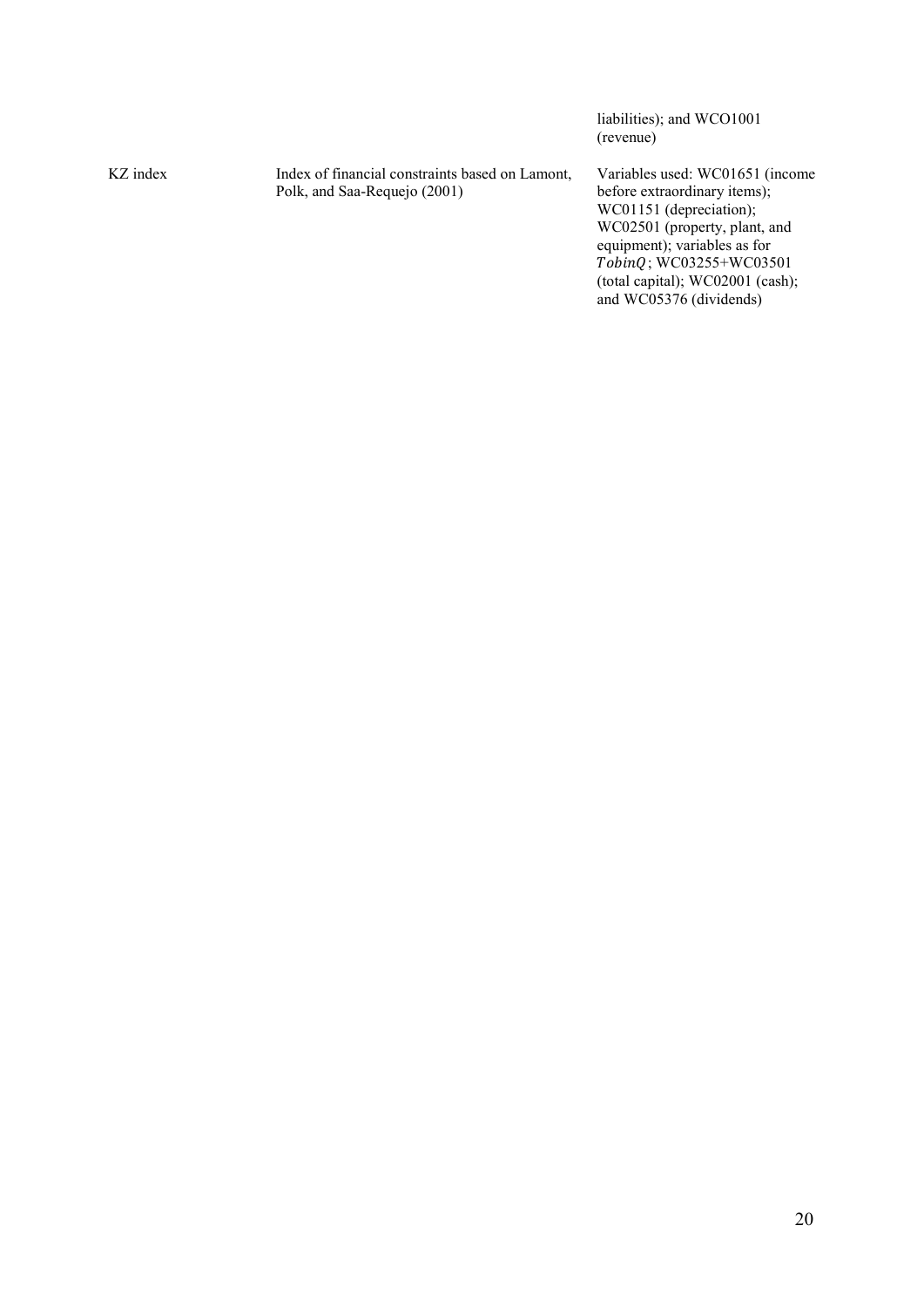#### **References**

- Altman, E. I. (1968). Financial ratios, discriminant analysis, and the prediction of corporate bankruptcy. Journal of Finance, 23(4), 589–609.
- Bolton, P., & Kacperczyk, M. (2021). Do investors care about carbon risk? Journal of Financial Economics, 142(2), 517–549.
- Bongaerts, D., & Schoenmaker, D. (2020). Green certificates: A better version of green bonds. Working Paper.
- Daubanes, J. X., Mitali, S. F., & Rochet, J. C. (2021). Why Do Firms Issue Green Bonds? Working Paper.
- Fatica, S., & Panzica, R. (2021). Green bonds as a tool against climate change? Business Strategy and the Environment, 30(5), 2688–2701.
- Flammer, C. (2020). Green bonds: Effectiveness and implications for public policy. Environmental and Energy Policy and the Economy, 1(1), 95–128.
- Flammer, C. (2021). Corporate green bonds. Journal of Financial Economics, 142(2), 499–516
- Gillingham, K., & Stock, J. H. (2018). The cost of reducing greenhouse gas emissions. Journal of Economic Perspectives, 32(4), 53-72.
- Hachenberg, B., & Schiereck, D. (2018). Are green bonds priced differently from conventional bonds? Journal of Asset Management, 19(6), 371–383.
- IRENA (2021), World Energy Transitions Outlook: 1.5°C Pathway. International Renewable Energy Agency.
- Kapraun, J., Latino, C., Scheins, C., & Schlag, C. (2021). (In)-credibly green: Which bonds trade at a green bond premium? Working Paper.
- Karpf, A., & Mandel, A. (2018). The changing value of the "green" label on the US municipal bond market. Nature Climate Change, 8(2), 161–165.
- Lamont, O., Polk, C., & Saaá-Requejo, J. (2001). Financial constraints and stock returns. Review of Financial Studies, 14(2), 529–554.
- Larcker, D. F., & Watts, E. M. (2020). Where's the greenium? Journal of Accounting and Economics, 69(2-3), 101312.
- Pedersen, L. H., Fitzgibbons, S., & Pomorski, L. (2021). Responsible investing: The ESGefficient frontier. Journal of Financial Economics, 142(2), 572–597.
- Sangiorgi, I., & Schopohl, L. (2021). Why do institutional investors buy green bonds: Evidence from a survey of European asset managers. International Review of Financial Analysis, 75, 101738.
- Shive, S. A., & Forster, M. M. (2020). Corporate governance and pollution externalities of public and private firms. Review of Financial Studies, 33(3), 1296–1330.
- Zerbib, O. D. (2019). The effect of pro-environmental preferences on bond prices: Evidence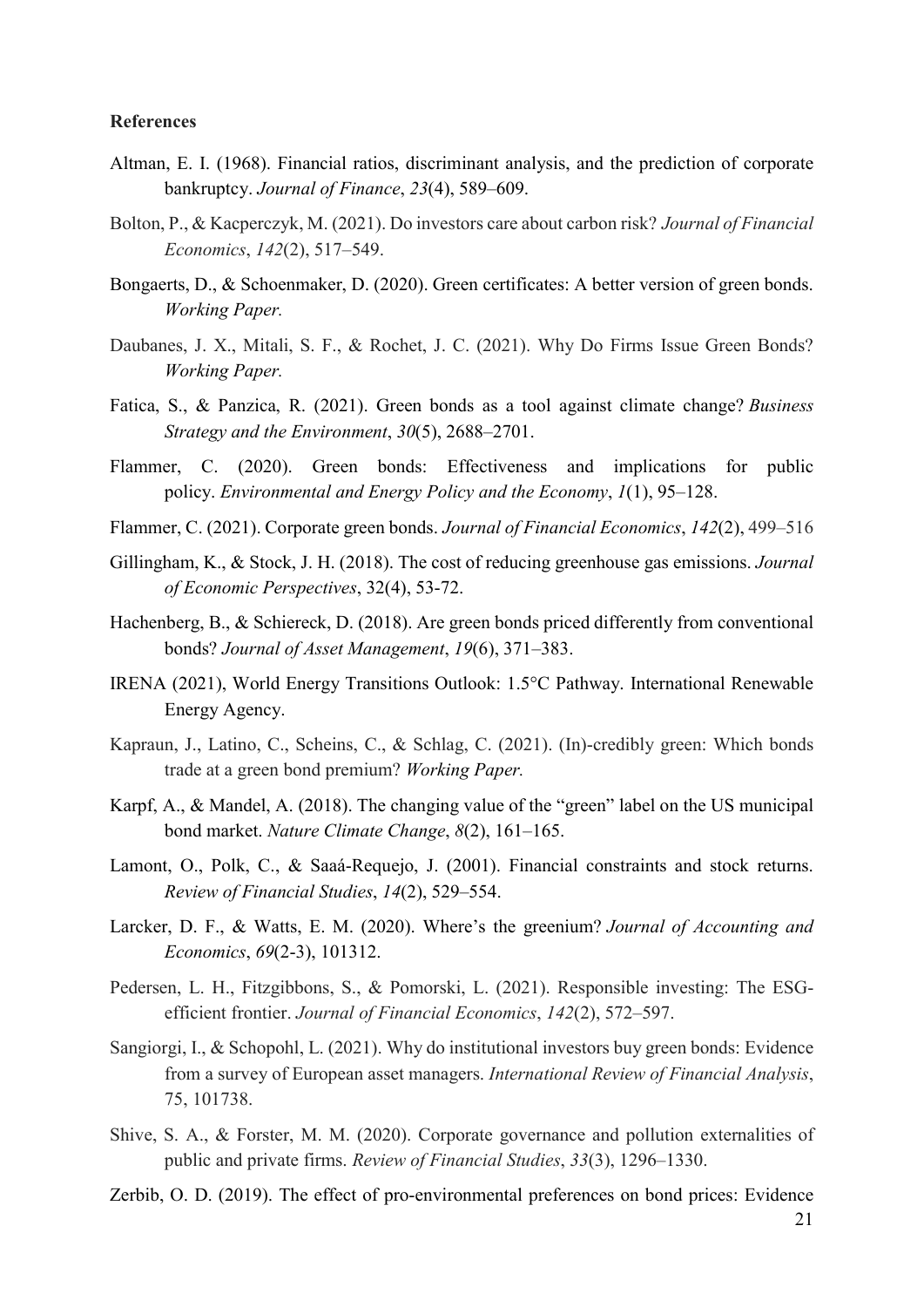from green bonds. Journal of Banking & Finance, 98, 39–60.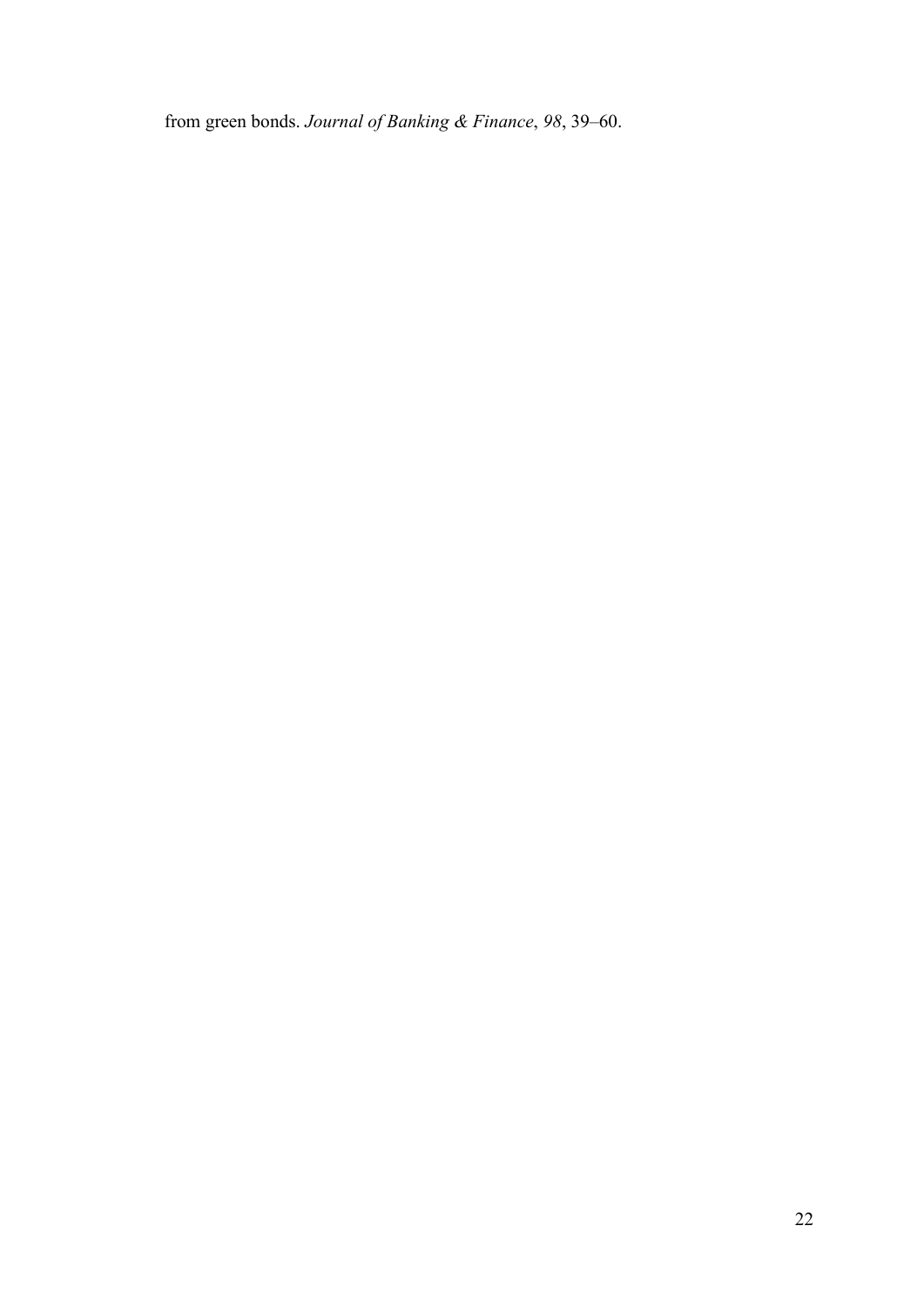# Table 1: Green bond issues of publicly listed non-financial corporates with carbon emission data—by year of issuance

Green bond information is taken from the Environmental Finance Bond Database (EFBD), Climate Bond Initiative (CBI), and Refinitiv Green Bond Guide. The table provides statistics on non-financial corporates that are publicly listed and for which carbon emission data are available at some point during the sample period. We classify a bond issue as climate-related if its proceeds are used for energy efficiency, renewable energy, or other purposes relevant for climate change mitigation. A total for the number of bond issuers is not provided because one issuer can contribute to issuer counts in multiple years.

|       | No. of green bond issues |                  |     | No. of green bond issuers |        | Issue amount (billions of \$) |  |  |
|-------|--------------------------|------------------|-----|---------------------------|--------|-------------------------------|--|--|
|       |                          | of which         |     | with climate-             |        | of which                      |  |  |
| Year  | All                      | climate-related  | All | related issues            | All    | climate-related               |  |  |
| 2012  |                          | $\boldsymbol{0}$ |     | 0                         | 0.65   | 0.00                          |  |  |
| 2013  | 2                        | 2                | 2   | $\overline{2}$            | 1.91   | 1.91                          |  |  |
| 2014  | 15                       | 14               | 10  | 9                         | 8.30   | 7.62                          |  |  |
| 2015  | 14                       | 13               | 9   | 9                         | 7.24   | 6.67                          |  |  |
| 2016  | 14                       | 12               | 10  | 9                         | 9.39   | 8.95                          |  |  |
| 2017  | 48                       | 33               | 28  | 23                        | 21.13  | 15.23                         |  |  |
| 2018  | 46                       | 27               | 35  | 23                        | 15.67  | 13.44                         |  |  |
| 2019  | 108                      | 66               | 68  | 48                        | 47.31  | 33.84                         |  |  |
| 2020  | 108                      | 58               | 61  | 40                        | 50.71  | 29.01                         |  |  |
| Total | 356                      | 225              |     |                           | 162.30 | 116.67                        |  |  |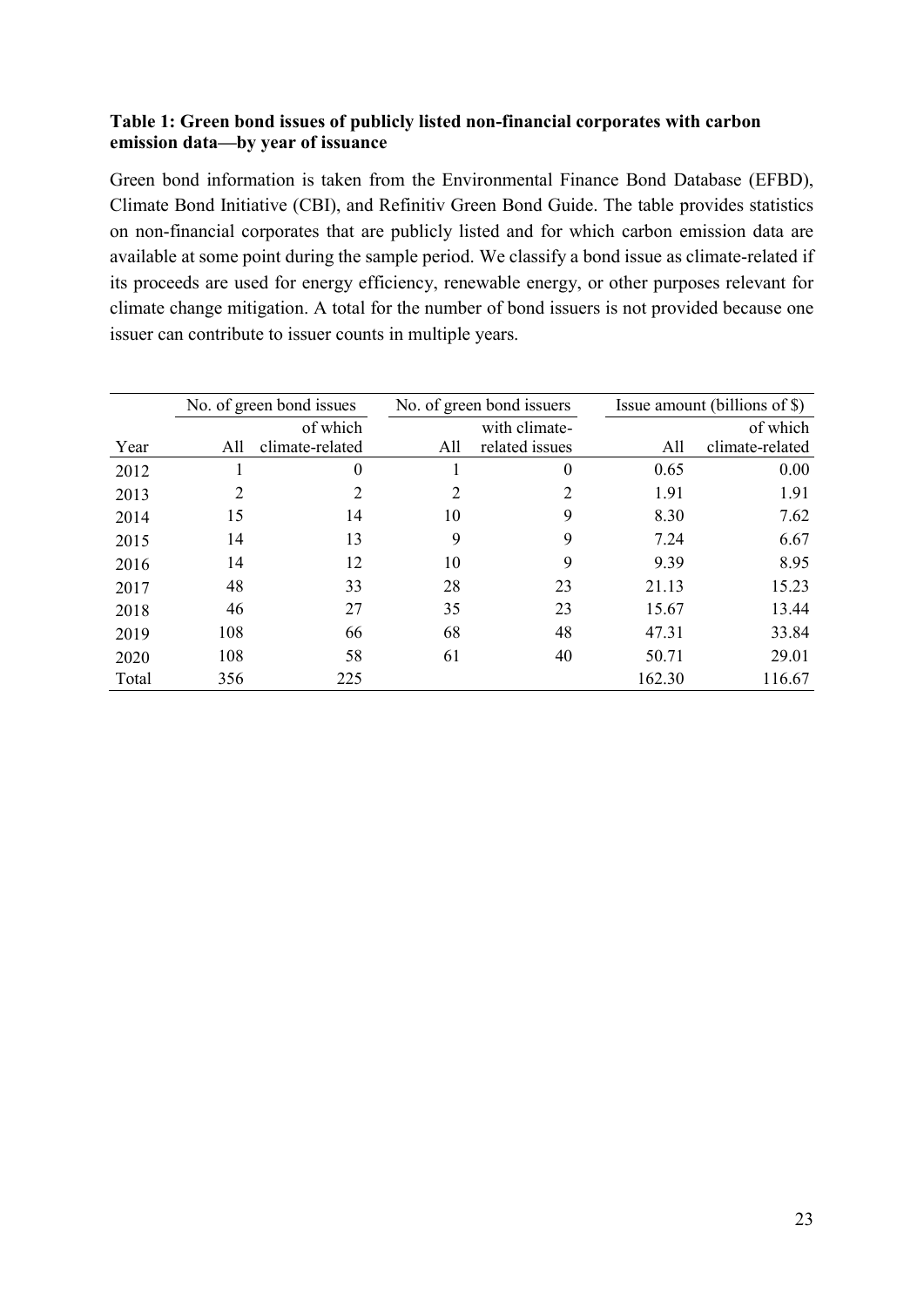# Table 2: Green bond issues of publicly listed non-financial corporates with carbon emission data—by country

Green bond information is taken from the Environmental Finance Bond Database (EFBD), Climate Bond Initiative (CBI), and the Refinitiv Green Bond Guide. The table provides statistics on non-financial corporates that are publicly listed and for which carbon emission data are available at some point during the sample period. We classify a bond issue as climate-related if its proceeds are used for energy efficiency, renewable energy, or other purposes relevant for climate change mitigation.

|                      |                         | No. of green bond |                         | No. of green bond |        | Issue amount     |  |
|----------------------|-------------------------|-------------------|-------------------------|-------------------|--------|------------------|--|
|                      |                         | issues            |                         | issuers           |        | (billions of \$) |  |
| <b>Issuer</b>        |                         | climate-          |                         | with climate-     |        | climate-         |  |
| domicile             | All                     | related           | All                     | related issues    | All    | related          |  |
| Argentina            | $\overline{2}$          | $\boldsymbol{0}$  |                         | $\mathbf{0}$      | 1.00   | 0.00             |  |
| Australia            | $\mathbf 1$             | 1                 |                         | 1                 | 0.28   | 0.28             |  |
| Austria              | 1                       | 1                 | 1                       | 1                 | 0.63   | 0.63             |  |
| <b>Brazil</b>        | 11                      | 7                 | 6                       | 6                 | 4.29   | 2.53             |  |
| Canada               | $\overline{c}$          | $\overline{2}$    | $\overline{2}$          | $\overline{c}$    | 0.40   | 0.40             |  |
| Chile                | $\overline{\mathbf{3}}$ | 1                 | $\overline{c}$          | $\mathbf{1}$      | 0.45   | 0.45             |  |
| China                | 12                      | 9                 | 6                       | $\overline{4}$    | 2.69   | 2.36             |  |
| Denmark              | $\overline{4}$          | 4                 | $\overline{c}$          | $\overline{c}$    | 2.66   | 2.66             |  |
| Finland              | 5                       | $\overline{2}$    | $\overline{2}$          | $\overline{2}$    | 2.14   | 1.50             |  |
| France               | 30                      | 17                | 12                      | $\overline{7}$    | 25.57  | 16.53            |  |
| Germany              | 20                      | 11                | 11                      | 9                 | 13.54  | 7.91             |  |
| Greece               | 4                       | 3                 | $\overline{2}$          | 1                 | 1.32   | 1.16             |  |
| Hong Kong            | 28                      | 12                | 9                       | 9                 | 6.48   | 3.60             |  |
| India                | 5                       | 5                 | $\overline{2}$          | $\overline{c}$    | 2.02   | 2.02             |  |
| Italy                | 21                      | 18                | 8                       | 8                 | 13.99  | 12.07            |  |
| Japan                | 26                      | 12                | 20                      | 10                | 3.49   | 1.14             |  |
| Mexico               | $\mathbf{1}$            | $\boldsymbol{0}$  | $\mathbf{1}$            | $\boldsymbol{0}$  | 0.71   | 0.00             |  |
| Netherlands          | $\overline{4}$          | $\overline{2}$    | $\overline{2}$          | 1                 | 2.27   | 1.10             |  |
| New Zealand          | 6                       | 4                 | $\overline{2}$          | 1                 | 0.54   | 0.36             |  |
| Norway               | 3                       | 1                 | $\overline{\mathbf{3}}$ | 1                 | 0.50   | 0.22             |  |
| Philippines          | 1                       | $\boldsymbol{0}$  | $\mathbf 1$             | $\boldsymbol{0}$  | 0.50   | 0.00             |  |
| Portugal             | 7                       | 6                 |                         | 1                 | 5.84   | 4.99             |  |
| Singapore            | 6                       | $\overline{c}$    | 1                       | 1                 | 0.84   | 0.26             |  |
| South Korea          | 12                      | 5                 | 4                       | 3                 | 5.99   | 2.35             |  |
| Spain                | 41                      | 32                | $\overline{7}$          | 7                 | 18.55  | 17.79            |  |
| Sweden               | 20                      | 8                 | 10                      | 6                 | 2.82   | 1.52             |  |
| Switzerland          | 3                       | $\overline{2}$    | 3                       | $\overline{2}$    | 2.93   | 0.74             |  |
| Taiwan               | 6                       | 5                 | $\overline{4}$          | 3                 | 0.89   | 0.82             |  |
| <b>UK</b>            | 9                       | 6                 | 5                       | $\overline{4}$    | 3.90   | 3.32             |  |
| <b>United States</b> | 62                      | 47                | 28                      | 22                | 35.07  | 27.94            |  |
| Total                | 356                     | 225               | 159                     | 117               | 162.30 | 116.67           |  |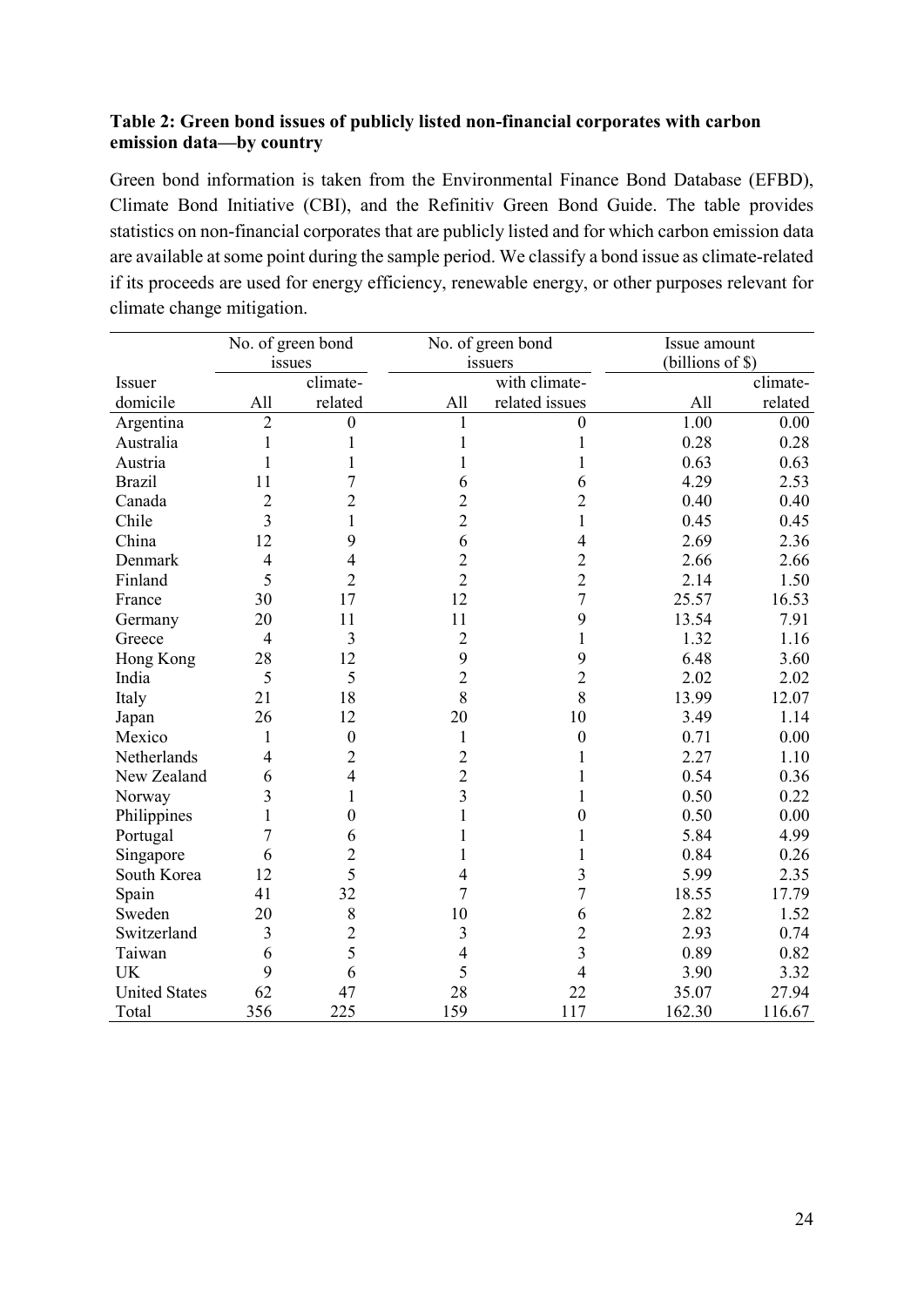## Table 3: Annual benefits from green bond issues per ton of issuer CO2 emissions

The total issue amount in year  $t$  is the sum of green bond issue amounts in USD in year  $t$ . For the total climate-related issue amount, only climate-related green bonds are considered. The total dollar benefit from yield advantages is the annual sum of USD pricing advantages from green bond issues. Statistics are reported only for firm years in which there was a green bond issue. Missing values for the yield advantage are not set to zero and therefore lower the number of observations relative to the ones available for the yearly issue amounts.

|                                                                               | N   | Median | 25%<br>Quantile | 75%<br>Quantile |
|-------------------------------------------------------------------------------|-----|--------|-----------------|-----------------|
| Total issue amount in $t / CO2$ emissions in t                                | 280 | 399.6  | 77.3            | 4.668.0         |
| Total climate-related issue amount in $t / CO2$ emissions in t                | 202 | 374.8  | 60.4            | 3,839.0         |
| Total dollar benefit from yield advantage in $t / CO2$ emissions in $t = 139$ |     |        | $-0.3$ $-21.8$  | 1.8             |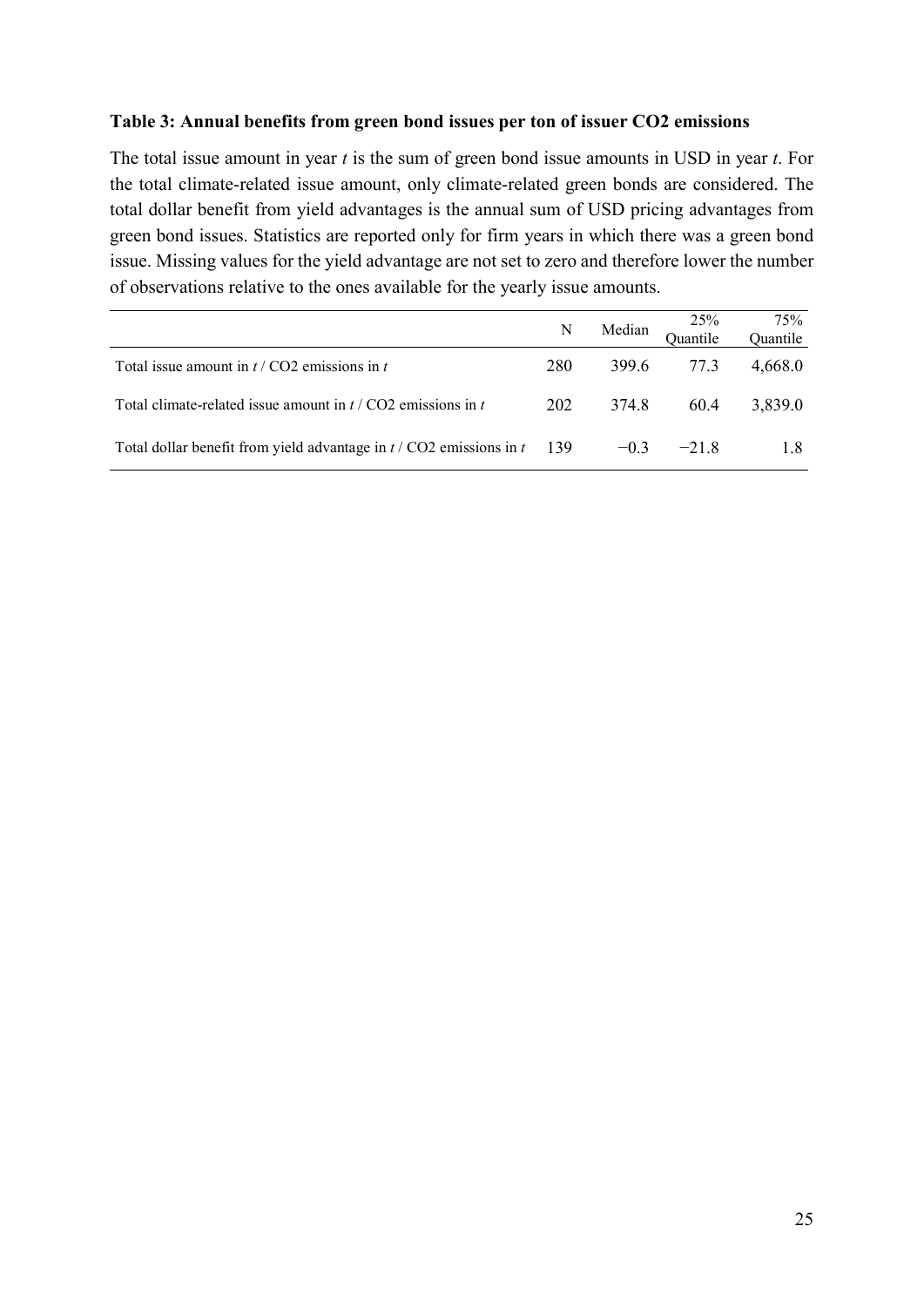## Table 4: Summary statistics for regression variables

CarbonIntensity is defined as CO2 emissions in tons scaled by revenue in USD millions. The dummy variable  $Greenbond_{i,t}$  takes the value one if firm *i* has issued a green bond by year *t*. OutVolume<sub>i,t</sub> is the volume of a firm's green bonds outstanding at the end of year t, scaled by revenue. With the prefix Climate, the variable is defined for the subset of climate-related bonds. Greenium Effect<sub>i,t</sub> is the cumulative pricing advantage (when positive, or else a disadvantage) that the issuance of green bonds has brought relative to the issuance of brown bonds by year  $t$ . The sample covers the years 2010–2020 and includes firms with green bond issues, as well as matched control firms.

|                                                            | N     | Mean     | Median | Std. Dev. | Min      | Max      |  |  |
|------------------------------------------------------------|-------|----------|--------|-----------|----------|----------|--|--|
| Panel A: Both green bond issuers and matched control firms |       |          |        |           |          |          |  |  |
| $CarbonIntensity_{i,t}$                                    | 3,309 | 747.500  | 78.01  | 1,626.00  | 0.00     | 8,959.00 |  |  |
| Greenbond <sub>i,t-2</sub>                                 | 3,309 | 0.038    | 0.00   | 0.19      | 0.00     | 1.00     |  |  |
| $OutVolume_{i,t-2}$                                        | 3,309 | 2.037    | 0.00   | 15.33     | 0.00     | 241.10   |  |  |
| $ClimateOutVolume_{i.t-2}$                                 | 3,309 | 1.284    | 0.00   | 9.63      | 0.00     | 141.50   |  |  |
| GreeniumEffect <sub>i.t-2</sub>                            | 3,309 | $-0.001$ | 0.00   | 0.03      | $-0.65$  | 0.43     |  |  |
| Leverage <sub><math>i,t-2</math></sub>                     | 3,300 | 0.325    | 0.32   | 0.16      | 0.00     | 0.84     |  |  |
| $Size_{i,t-2}$                                             | 3,300 | 16.430   | 16.41  | 1.31      | 12.07    | 20.06    |  |  |
| $ROA_{i,t-2}$                                              | 3,292 | 5.215    | 4.47   | 5.96      | $-50.32$ | 128.40   |  |  |
| $TOBINQ_{i,t-2}$                                           | 3,264 | 1.391    | 1.18   | 0.70      | 0.27     | 8.79     |  |  |
| $EnvironScore_{i,t-2}$                                     | 3,013 | 57.200   | 63.29  | 26.79     | 0.00     | 98.17    |  |  |
| Panel B: Green bond issuers only                           |       |          |        |           |          |          |  |  |
| $CarbonIntensity_{i,t}$                                    | 1,388 | 787.400  | 103.50 | 1,630.00  | 0.00     | 8,959.00 |  |  |
| Greenbond <sub>i.t-2</sub>                                 | 1,388 | 0.091    | 0.00   | 0.29      | 0.00     | 1.00     |  |  |
| $OutVolume_{i,t-2}$                                        | 1,388 | 4.857    | 0.00   | 23.39     | 0.00     | 241.10   |  |  |
| $ClimateOutVolume_{i.t-2}$                                 | 1,388 | 3.061    | 0.00   | 14.68     | 0.00     | 141.50   |  |  |
| GreeniumEffect <sub>it-2</sub>                             | 1,388 | $-0.002$ | 0.00   | 0.05      | $-0.65$  | 0.43     |  |  |
| Leverage <sub>i.t-2</sub>                                  | 1,386 | 0.334    | 0.33   | 0.14      | 0.00     | 0.83     |  |  |
| $Size_{i,t-2}$                                             | 1,386 | 16.840   | 16.77  | 1.29      | 12.81    | 20.06    |  |  |
| $ROA_{i,t-2}$                                              | 1,383 | 5.262    | 4.45   | 5.92      | $-15.13$ | 128.40   |  |  |
| $TOBINQ_{i,t-2}$                                           | 1,378 | 1.396    | 1.18   | 0.66      | 0.27     | 7.91     |  |  |
| $EnvironScore_{i,t-2}$                                     | 1,299 | 64.590   | 70.92  | 23.93     | 0.00     | 97.47    |  |  |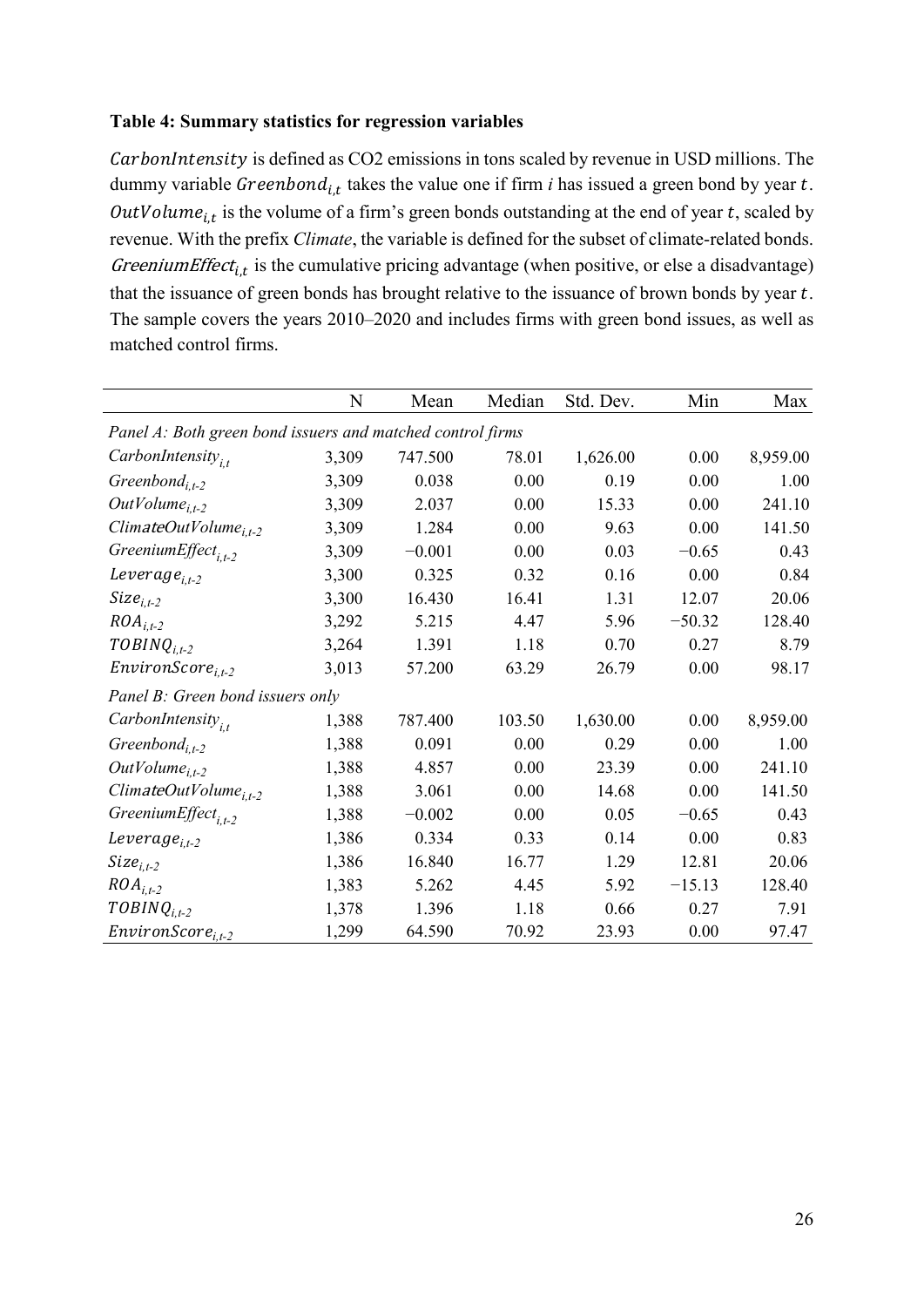# Table 5: Green bond issuance and carbon intensity

CarbonIntensity is defined as CO2 emissions in tons scaled by revenue in USD millions. The dummy variable  $Greenbond_{i,t}$  takes the value one if firm *i* has issued a green bond by year *t*. FirstGreenbond<sub>i,t</sub> equals one if the first green bond issue occurred in year t. The sample covers the years 2010–2020 and includes firms with green bond issues, as well as matched control firms. Standard errors (in parentheses) of the regression coefficients are estimated using clustering on two-digit SIC levels. \*\*\*, \*\*, and \* denote significance at the 1%, 5%, and 10% levels, respectively.

|                                  | Dependent Variable: CarbonIntensity $_{it}$ |              |             |              |             |  |  |
|----------------------------------|---------------------------------------------|--------------|-------------|--------------|-------------|--|--|
|                                  | (1)                                         | (2)          | (3)         | (4)          | (5)         |  |  |
| Greenbond <sub>it</sub>          | $-57.38**$                                  |              |             |              |             |  |  |
|                                  | (21.39)                                     |              |             |              |             |  |  |
| $FirstGreenbond_{it}$            |                                             | 16.89        |             |              |             |  |  |
|                                  |                                             | (60.67)      |             |              |             |  |  |
| $FirstGreenbond_{it-1}$          |                                             | $-76.20$     | $-80.93$    |              |             |  |  |
|                                  |                                             | (94.96)      | (107.70)    |              |             |  |  |
| Greenbond <sub>it-2</sub>        |                                             | $-213.85***$ | $-219.40**$ | $-197.73***$ |             |  |  |
|                                  |                                             | (71.73)      | (86.73)     | (71.57)      |             |  |  |
| ClimateGreenbond <sub>it-2</sub> |                                             |              |             |              | $-209.49**$ |  |  |
|                                  |                                             |              |             |              | (77.91)     |  |  |
| Company FE                       | <b>YES</b>                                  | <b>YES</b>   | <b>YES</b>  | <b>YES</b>   | <b>YES</b>  |  |  |
| CountryYear FE                   | <b>YES</b>                                  | <b>YES</b>   | <b>YES</b>  | <b>YES</b>   | <b>YES</b>  |  |  |
| IndustryYear FE                  | <b>YES</b>                                  | <b>YES</b>   | <b>YES</b>  | <b>YES</b>   | <b>YES</b>  |  |  |
| Observations                     | 3,309                                       | 3,309        | 3,309       | 3,309        | 3,309       |  |  |
| R-squared                        | 0.94                                        | 0.94         | 0.94        | 0.94         | 0.94        |  |  |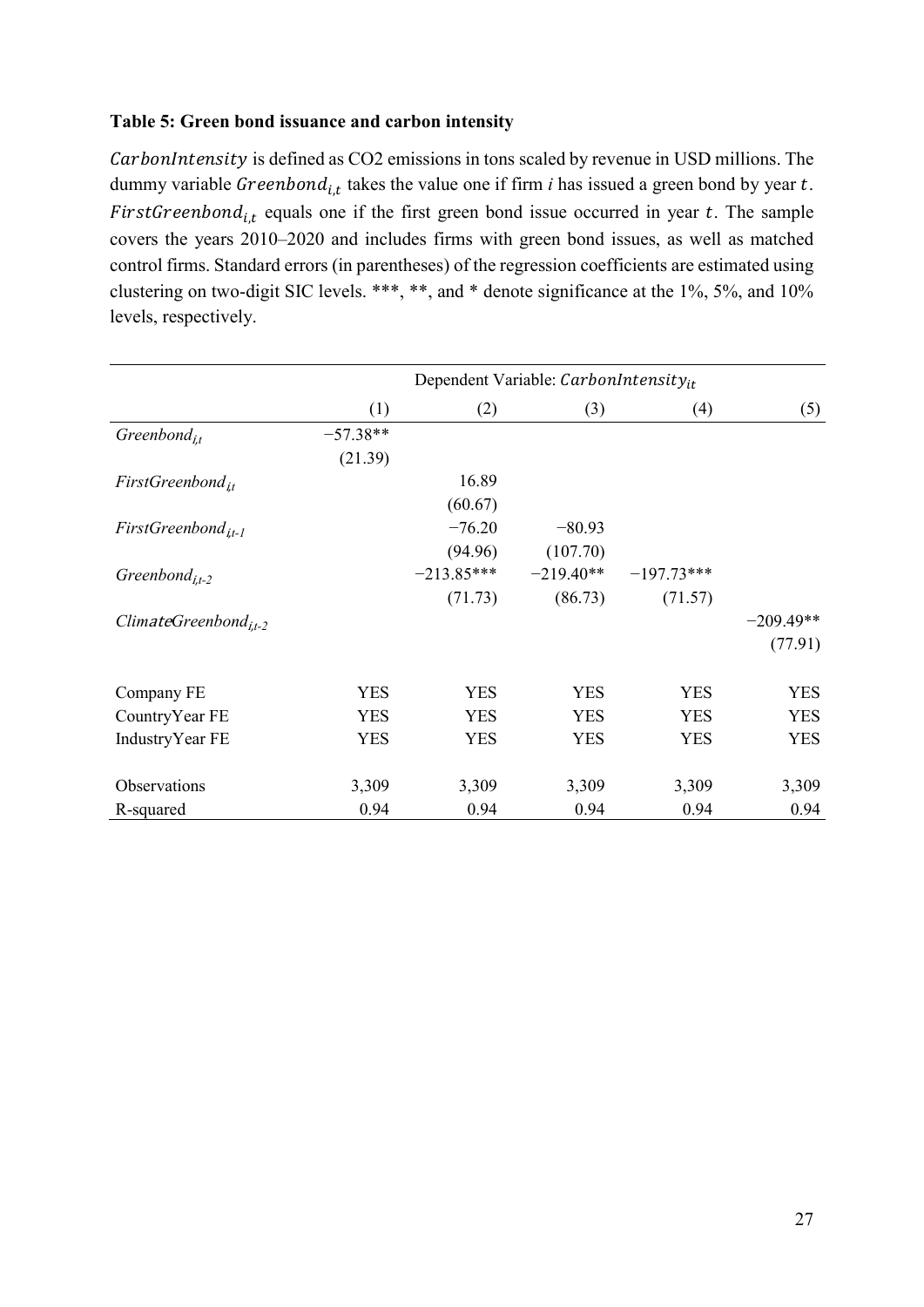## Table 6: Financial benefits from green bond issuance and future carbon intensity

CarbonIntensity is defined as CO2 emissions in tons scaled by revenue in USD millions. The dummy variable  $Greenbond_{i,t}$  takes the value one if firm *i* has issued a green bond by year *t*. OutVolume<sub>i,t</sub> is the volume of a firm's green bonds outstanding at the end of year t, scaled by revenue. With the prefix Climate, the variable is defined for the subset of climate-related bonds. Greenium Effect<sub>i,t</sub> is the cumulative pricing advantage (when positive, or else a disadvantage) that the issuance of green bonds has elicited relative to the issuance of brown bonds by year  $t$ . The prefix *High* indicates dummy variables that are equal to one if the variable without a prefix is above the cross-sectional median of firms with green bonds outstanding. The sample covers the years 2010–2020 and includes firms with green bond issues, as well as matched control firms. Standard errors (in parentheses) of the regression coefficients are estimated using clustering on two-digit SIC levels. \*\*\*, \*\*, and \* denote significance at the 1%, 5%, and 10% levels, respectively.

|                                       | Dependent variable: CarbonIntensityit |              |            |              |              |  |  |
|---------------------------------------|---------------------------------------|--------------|------------|--------------|--------------|--|--|
|                                       | (1)                                   | (2)          | (3)        | (4)          | (5)          |  |  |
| Greenbond <sub>it-2</sub>             | $-86.79**$                            | $-96.38$     | $-77.96$   | $-104.74*$   |              |  |  |
|                                       | (40.35)                               | (58.91)      | (59.64)    | (55.99)      |              |  |  |
| ClimGreenbond <sub>i.t-2</sub>        |                                       |              |            |              | $-101.93$    |  |  |
|                                       |                                       |              |            |              | (62.51)      |  |  |
| $OutVolume_{i,t-2}$                   | $-2.33***$                            |              |            |              |              |  |  |
|                                       | (0.63)                                |              |            |              |              |  |  |
| $HighOutVolume_{i.t-2}$               |                                       | $-166.17***$ |            |              |              |  |  |
|                                       |                                       | (57.26)      |            |              |              |  |  |
| $ClimateOutVolume_{i.t-2}$            |                                       |              | $-3.82***$ |              |              |  |  |
|                                       |                                       |              | (1.03)     |              |              |  |  |
| HighClimateOutVolume <sub>i.t-2</sub> |                                       |              |            | $-179.30***$ | $-176.72***$ |  |  |
|                                       |                                       |              |            | (51.74)      | (38.83)      |  |  |
| GreeniumEffect <sub>i.t-2</sub>       | $-254.11$                             |              | $-131.33$  |              |              |  |  |
|                                       | (277.60)                              |              | (276.68)   |              |              |  |  |
| HighGreeniumEffect <sub>i.t-2</sub>   |                                       |              |            |              |              |  |  |
|                                       |                                       | $-229.22$    |            | $-229.10$    | $-242.65$    |  |  |
|                                       |                                       | (198.70)     |            | (197.02)     | (218.51)     |  |  |
| Company FE                            | <b>YES</b>                            | <b>YES</b>   | <b>YES</b> | <b>YES</b>   | <b>YES</b>   |  |  |
| CountryYear FE                        | <b>YES</b>                            | <b>YES</b>   | <b>YES</b> | <b>YES</b>   | <b>YES</b>   |  |  |
| IndustryYear FE                       | <b>YES</b>                            | <b>YES</b>   | <b>YES</b> | <b>YES</b>   | <b>YES</b>   |  |  |
|                                       |                                       |              |            |              |              |  |  |
| Observations                          | 3,309                                 | 3,309        | 3,309      | 3,309        | 3,309        |  |  |
| R-squared                             | 0.94                                  | 0.94         | 0.94       | 0.94         | 0.94         |  |  |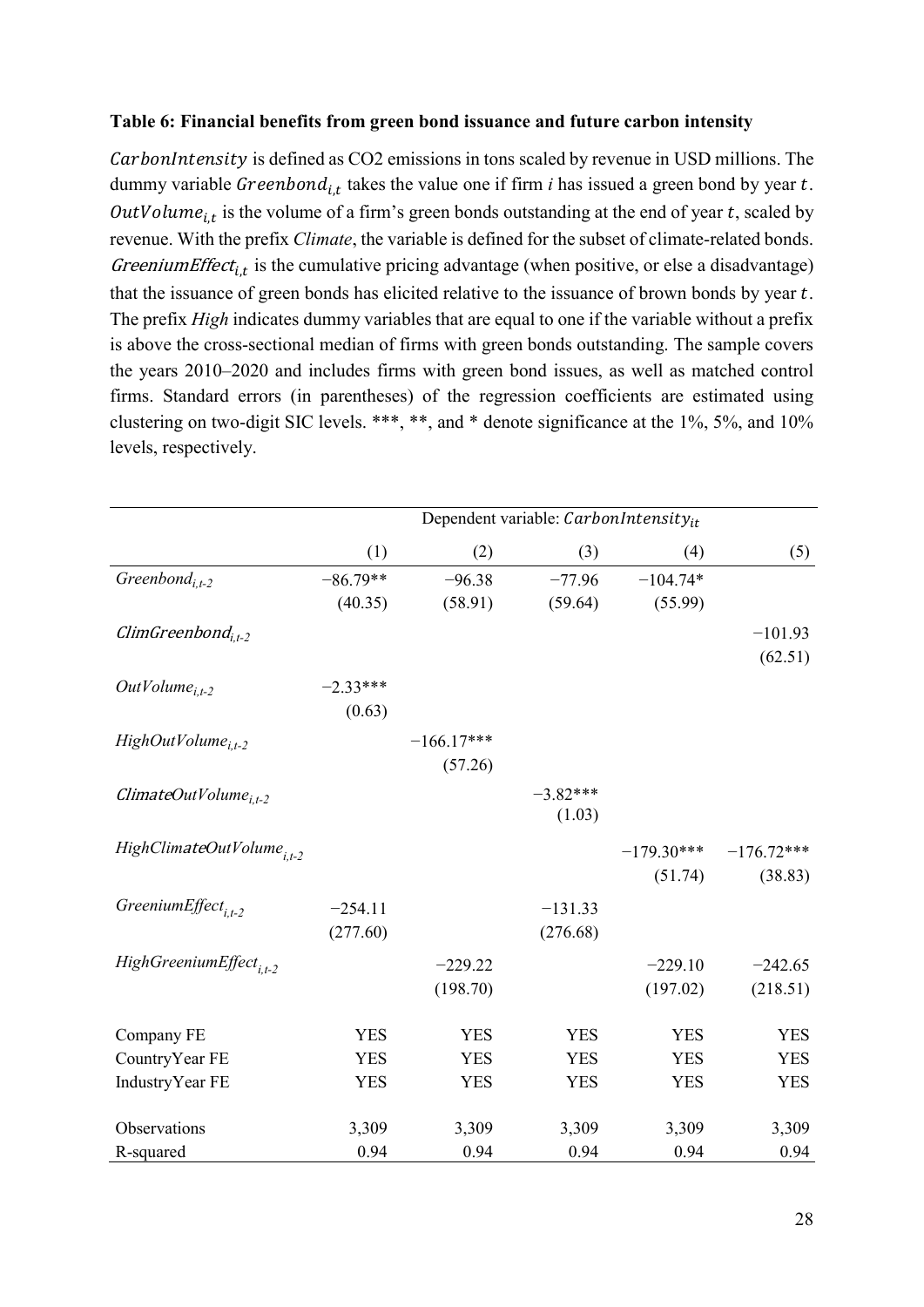# Table 7: Cross-sectional differences in the relationship between financial benefits from green bond issuance and future carbon intensity

The table presents variations of regressions (1) and (2) from Table 6. The variables capturing the benefits from green bond issuance are interacted with a dummy variable Indicator that is meant to capture differences in the extent to which firms benefit from financing advantages. We define Indicator in two different ways: (i) It takes the value of one if the KZ index of Lamont, Polk, and Saa-Requejo (2001) is above its cross-sectional median; or (ii) it takes the value of one if the Z-score of Altman (1968) is below its cross-sectional median. Standard errors (in parentheses) of the regression coefficients are estimated using clustering on two-digit SIC levels. \*\*\*, \*\*, and \* denote significance at the 1%, 5%, and 10% levels, respectively.

|                                                                      | $Indication = KZ$ index is above<br>its cross-sectional median |              | $Indication = Z-score$ is below | its cross-sectional median |
|----------------------------------------------------------------------|----------------------------------------------------------------|--------------|---------------------------------|----------------------------|
|                                                                      | (1)                                                            | (2)          | (3)                             | (4)                        |
| Greenbond <sub>i.t-2</sub>                                           | $-125.96***$                                                   | $-91.61$     | $-101.92**$                     | $-83.62$                   |
|                                                                      | (39.75)                                                        | (54.66)      | (44.51)                         | (54.84)                    |
| $OutVolume_{i.t-2}$                                                  | 0.99                                                           |              | $-1.99$                         |                            |
|                                                                      | (0.86)                                                         |              | (1.19)                          |                            |
| $OutVolume_{i,t-2}$                                                  | $-3.32*$                                                       |              | $-0.18$                         |                            |
| $\times Indicator_{i,t-2}$                                           | (1.70)                                                         |              | (0.69)                          |                            |
| GreeniumEffect <sub>i.t-2</sub>                                      | $-2,265.51$                                                    |              | $-1,185.27$                     |                            |
|                                                                      | (1,521.53)                                                     |              | (966.12)                        |                            |
| GreeniumEffect <sub>it-2</sub>                                       | 2,239.82                                                       |              | 1,212.52                        |                            |
| $\times Indicator_{i,t-2}$                                           | (1,515.35)                                                     |              | (985.12)                        |                            |
| HighOutVolume <sub>i.t-1</sub>                                       |                                                                | 172.72**     |                                 | $-185.04$                  |
|                                                                      |                                                                | (74.22)      |                                 | (203.98)                   |
| HighOutVolume <sub>i.t-1</sub>                                       |                                                                | $-437.73***$ |                                 | $-17.76$                   |
| $\times Indicator_{i.t-2}$                                           |                                                                | (116.66)     |                                 | (250.46)                   |
| HighGreeniumEffect <sub>it-2</sub>                                   |                                                                | $-660.91$    |                                 | $-694.57$                  |
|                                                                      |                                                                | (630.87)     |                                 | (483.70)                   |
| HighGreeniumEffect <sub>it-2</sub>                                   |                                                                | 627.08       |                                 | 642.37                     |
| $\times Indicator_{i.t-2}$                                           |                                                                | (648.91)     |                                 | (494.63)                   |
| Indicator <sub>i.t-2</sub>                                           | 69.25*                                                         | 69.87        | 69.40                           | 65.03                      |
|                                                                      | (40.73)                                                        | (41.77)      | (64.23)                         | (60.86)                    |
| Company FE                                                           | <b>YES</b>                                                     | <b>YES</b>   | <b>YES</b>                      | <b>YES</b>                 |
| CountryYear FE                                                       | YES                                                            | YES          | <b>YES</b>                      | <b>YES</b>                 |
| Industry Year FE                                                     | <b>YES</b>                                                     | YES          | YES                             | YES                        |
| $p(H_0:$ volume variable + interacted                                |                                                                |              |                                 |                            |
| volume variable = $0$ )                                              | 0.040                                                          | 0.000        | 0.009                           | 0.002                      |
| $p(H_0:$ greenium variable +<br>interacted greenium variable = $0$ ) | 0.745                                                          | 0.716        | 0.761                           | 0.136                      |
| Observations                                                         | 3,309                                                          | 3,309        | 3,309                           | 3,309                      |
| R-squared                                                            | 0.94                                                           | 0.94         | 0.94                            | 0.94                       |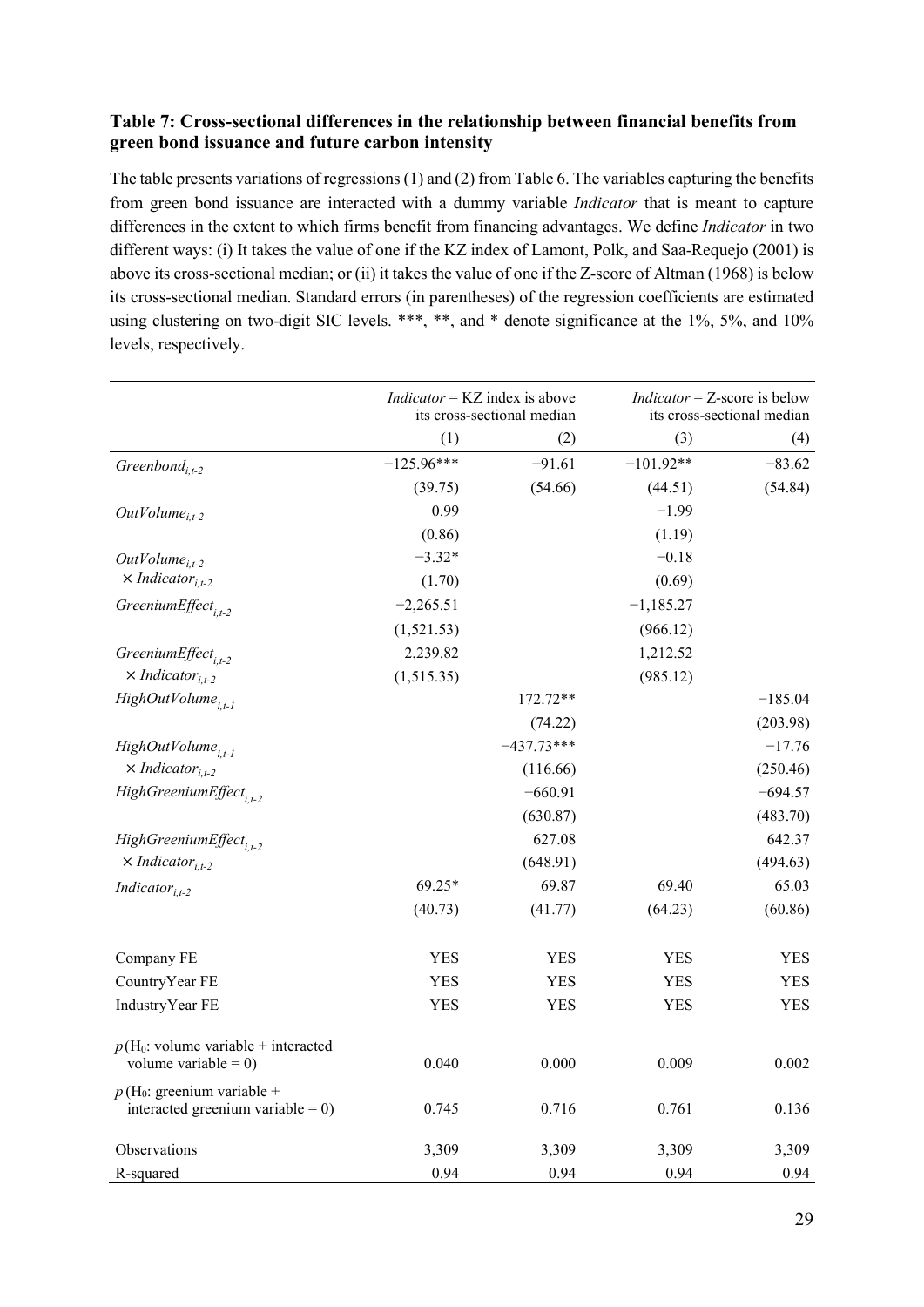# Table 8: Variations of regressions examining the relationship between financial benefits from green bond issuance and future environmental performance

The table presents variations of regression (1) from Table 6. Except for regression (6), the dependent variable is a firm's carbon intensity. OutVolume<sub>it</sub> is the volume of a firm's green bonds outstanding at the end of year  $t$ , scaled by revenue. Greenium Effect<sub>it</sub> is the cumulative pricing advantage (when positive, or else a disadvantage) that the issuance of green bonds has elicited relative to the issuance of brown bonds by year  $t$ . The sample covers the years 2010– 2020. Except for regression (3), which uses all firms in the Refinitiv database, regressions include firms with green bond issues, as well as matched control firms. Standard errors (in parentheses) of the regression coefficients are estimated using clustering on two-digit SIC levels. \*\*\*, \*\*, and \* denote significance at the 1%, 5%, and 10% levels, respectively.

|                                 | Winsorize<br>at $1\%$ and<br>99% levels<br>(1) | Use<br>first lag of<br>variables<br>(2) | Use all<br>firms for<br>regression<br>(3) | Use only<br>reported<br>$CO2$ (not<br>estimated)<br>(4) | Use total<br>assets for<br>scaling<br>(5) | Use<br><b>ENSCORE</b><br>as dep. var. |
|---------------------------------|------------------------------------------------|-----------------------------------------|-------------------------------------------|---------------------------------------------------------|-------------------------------------------|---------------------------------------|
|                                 |                                                |                                         |                                           |                                                         |                                           | (6)                                   |
| Greenbond <sub>i.t-2</sub>      | $-106.59*$                                     | $-60.69$                                | $-7.06$                                   | $-70.72$                                                | $-55.20$                                  | $-2.17$                               |
|                                 | (52.75)                                        | (58.39)                                 | (30.74)                                   | (55.96)                                                 | (32.57)                                   | (2.41)                                |
| $OutVolume_{i,t-2}$             | $-4.50**$                                      |                                         | $-1.60***$                                | $-1.82***$                                              | $-1.80**$                                 | $0.02*$                               |
|                                 | (1.66)                                         |                                         | (0.59)                                    | (0.52)                                                  | (0.69)                                    | (0.01)                                |
| GreeniumEffect <sub>i.t-2</sub> | $-179.86**$                                    |                                         | $-286.27$                                 | $-187.70$                                               | $-288.31*$                                | $6.70*$                               |
|                                 | (71.08)                                        |                                         | (255.88)                                  | (305.60)                                                | (166.78)                                  | (3.81)                                |
| $OutVolume_{i.t-I}$             |                                                | $-2.44**$                               |                                           |                                                         |                                           |                                       |
|                                 |                                                | (0.95)                                  |                                           |                                                         |                                           |                                       |
| GreeniumEffect <sub>i.t-1</sub> |                                                | $-120.03**$                             |                                           |                                                         |                                           |                                       |
|                                 |                                                | (51.37)                                 |                                           |                                                         |                                           |                                       |
| Company FE                      | <b>YES</b>                                     | <b>YES</b>                              | <b>YES</b>                                | <b>YES</b>                                              | <b>YES</b>                                | <b>YES</b>                            |
| CountryYear FE                  | <b>YES</b>                                     | <b>YES</b>                              | <b>YES</b>                                | <b>YES</b>                                              | <b>YES</b>                                | <b>YES</b>                            |
| IndustryYear FE                 | <b>YES</b>                                     | <b>YES</b>                              | <b>YES</b>                                | <b>YES</b>                                              | <b>YES</b>                                | <b>YES</b>                            |
|                                 |                                                |                                         |                                           |                                                         |                                           |                                       |
| Observations                    | 3,309                                          | 3,309                                   | 42,508                                    | 2,609                                                   | 3,309                                     | 3,382                                 |
| R-squared                       | 0.92                                           | 0.94                                    | 0.89                                      | 0.96                                                    | 0.94                                      | 0.91                                  |